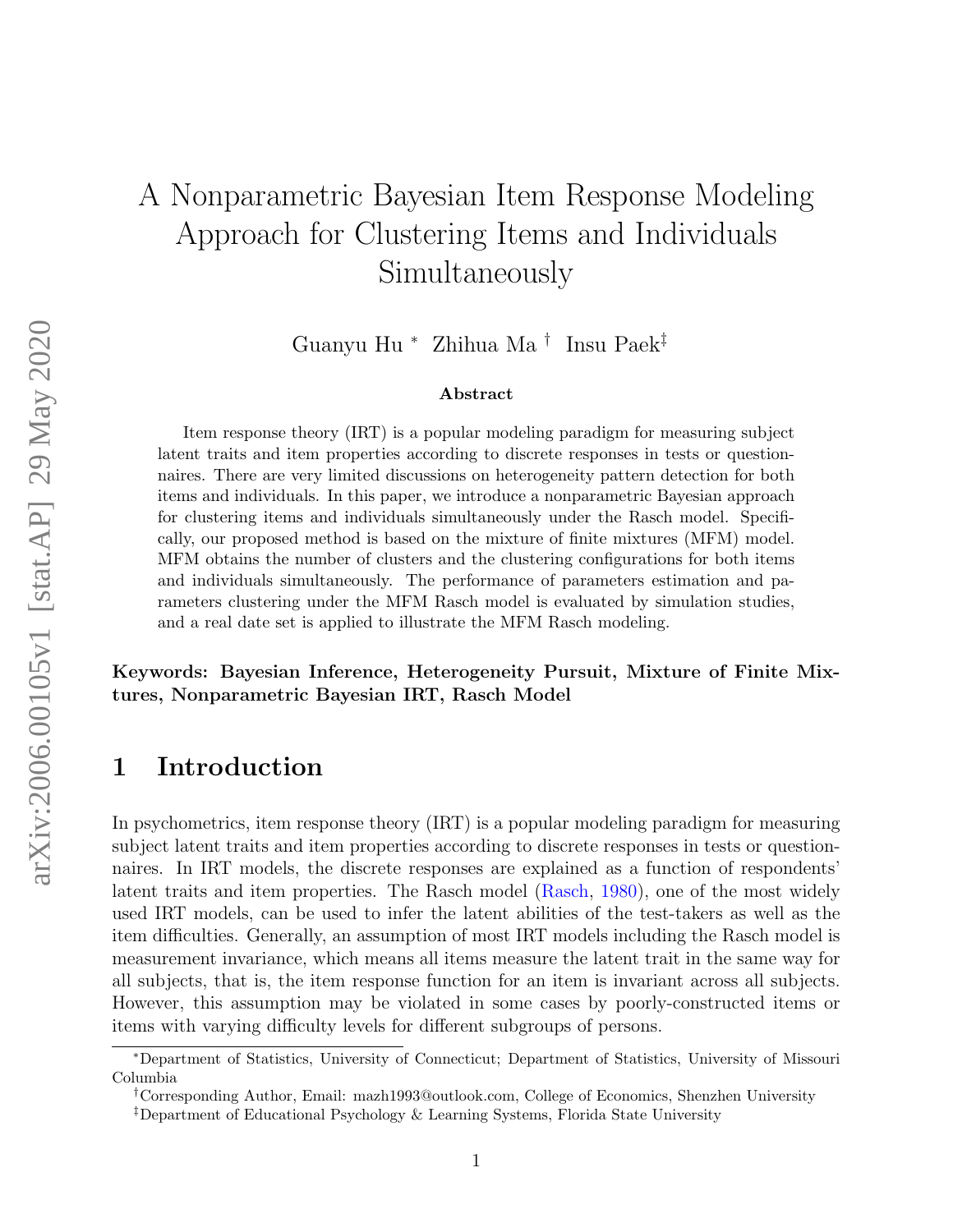Heterogeneity in IRT analysis is typically addressed by latent class analysis (LCA) approaches and mixture IRT models. The LCA model assumes that the sample of respondents is drawn from a population divided into several latent classes, with individuals in the same class sharing the same distribution of the response variables [\(Lazarsfeld and Henry,](#page-18-0) [1968\)](#page-18-0). LCA model attempts to identify distinct classes of individuals and classify the test-takers. For an overview of LCA methods and applications, see e.g. [Hagenaars and McCutcheon](#page-18-1) [\(2002\)](#page-18-1). The mixture IRT models are regarded as a combination of IRT models and LCA approaches, whose basic idea is that the same IRT model holds within subjects in the same class, whereas different IRT models hold among different classes [\(Gnaldi et al.,](#page-18-2) [2016\)](#page-18-2). Thus, with mixture IRT models, it is possible to identify distinct subpopulations within a larger population, each of which responds differently to a set of items [\(Rost,](#page-19-1) [1990;](#page-19-1) [Rost and Lange](#page-20-0)[heine,](#page-20-0) [1997\)](#page-20-0).

Under both the LCA and mixture IRT frameworks, however, the number of clusters should be pre-specified by the user before obtaining the estimates. In some applications, the number of clusters is chosen by prior knowledge, which is not always available. Another approach for selecting the number of clusters is based on information criteria such as the Akaike information criterion (AIC; [Akaike,](#page-18-3) [1998;](#page-18-3) [Bartolucci,](#page-18-4) [2007\)](#page-18-4), and Bayesian information criterion (BIC; [Schwarz,](#page-20-1) [1978\)](#page-20-1), which are computationally ineffective and time consuming [\(Pan and Huang,](#page-19-2) [2014\)](#page-19-2). Moreover, the two-stage approach that inferences conditional on the specification of the number of clusters ignores the uncertainty in the selection process [\(Yang et al.,](#page-20-2) [2011\)](#page-20-2).

This problem is circumvented by nonparametric Bayesian approaches. Nonparametric Bayesian approaches allow joint inferences on the clustering information, which includes both the number of clusters, clustering configurations, and parameters on individuals and items simultaneously. For example, [Miyazaki and Hoshino](#page-19-3) [\(2009\)](#page-19-3) proposed a Bayesian nonparametric mixture IRT model using a Dirichlet process prior. [Liu](#page-18-5) [\(2019\)](#page-18-5) developed a Bayesian nonparametric ordered latent class model with a modified Chinese restaurant process prior. Although [Bartolucci et al.](#page-18-6) [\(2017\)](#page-18-6) used a Bayesian nonparametric method on IRT model with a LCA formulation, the number of clusters was still determined via model selection criteria. Research on Bayesian nonparametric approaches for dealing with clustering in IRT models are still limited, and the existing approaches mainly focus on Dirichlet process prior.

The aim of this paper is to propose a new hierarchical Rasch model for simultaneously clustering items and individuals under a Bayesian framework. Bayesian nonparametric approaches offer choices to allow uncertainty in the number of clusters, and provides an integrated probabilistic framework under which the number of clusters, the clustering configuration, subject latent abilities and item difficulties are simultaneously estimated. For the clustering problem, Bayesian inference provides a probabilistic framework for simultaneous inference of the number of clusters and the clustering configurations based on a Dirichlet process mixture model (DPM; [Ferguson,](#page-18-7) [1973\)](#page-18-7). [Miller and Harrison](#page-19-4) [\(2013\)](#page-19-4) points out that DPM will produce extremely small clusters and make the estimation for number of clusters inconsistent. The mixture of finite mixtures (MFM) model proposed by [Miller and Harrison](#page-19-5) [\(2018\)](#page-19-5) provides a remedy to over-clustering problem for Bayesian nonparametric methods. MFM is widely applied in different areas such as regional economics [\(Hu et al.,](#page-18-8) [2020\)](#page-18-8), social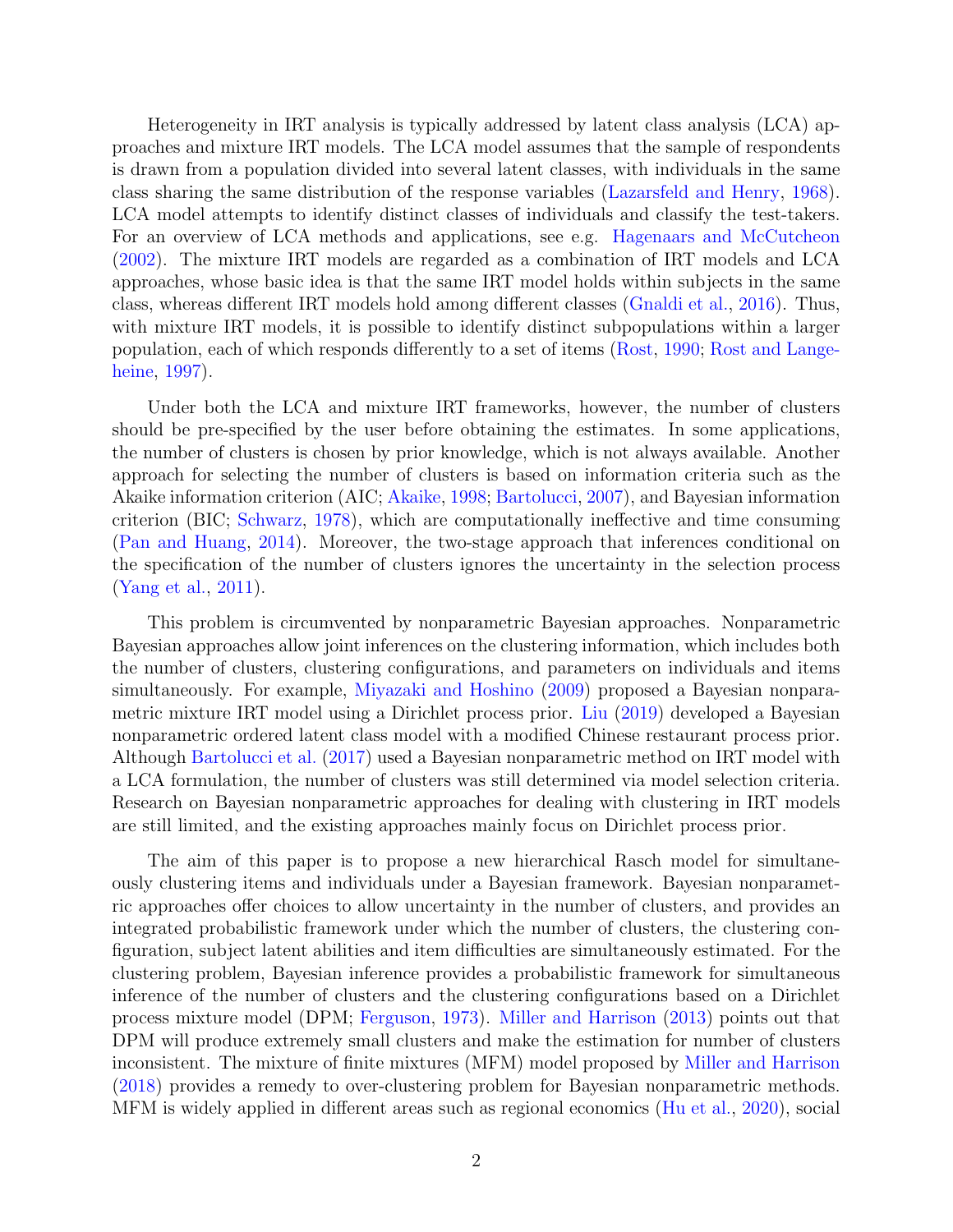science [\(Geng et al.,](#page-18-9) [2019a\)](#page-18-9) and environmental science [\(Geng et al.,](#page-18-10) [2019b\)](#page-18-10). Thus, our key idea is to formulate the basic Rasch model into a hierarchical form, and assign the MFM priors for the latent ability and item difficulty parameters. By assigning the MFM priors, our proposed approach allows for the uncertainty in the number of clusters, and through a Bayesian framework, estimation is obtained for both the number of clusters, clustering configurations and parameters in terms of person latent traits and item difficulty parameters. Hence, the proposed method can be effectively used to identify item and individual clustering. Test developers may use the clustering results of item difficulties for their test construction. In addition, the information on the clustering of subject latent abilities could be useful when grouping of individuals is needed for placement or other diagnostic assessment purposes.

The remainder of the paper is organized as follows. In Section [2,](#page-2-0) we present the proposed hierarchical Rasch model with MFM. In Section [3,](#page-5-0) the Bayesian inference procedure including prior and posterior distributions and model comparison criterion are discussed. Simulation studies and the results are described in Section [4.](#page-6-0) For the purpose of illustration, our proposed methodology is applied to an English test data in Section [5.](#page-12-0) Finally, we conclude this paper with a discussion in Section [6.](#page-16-0)

# <span id="page-2-0"></span>2 Methodology

#### 2.1 Item Response Model

Suppose there are a total of N subjects and J items, and  $y_i = (y_{i1}, \dots, y_{iJ})'$  represents the binary response vector for the *i*th individual at J items.  $y_{ij} = 1$  means correct answer at the jth item for individual i, while  $y_{ij} = 0$  represents wrong answer. Denoting  $P(y_{ij} = 1 | \theta_i) =$  $p_{ij}$ , the Rasch model [\(Rasch,](#page-19-0) [1980\)](#page-19-0) is given as

<span id="page-2-1"></span>
$$
p_{ij} = \frac{\exp(\theta_i - b_j)}{1 + \exp(\theta_i - b_j)},\tag{1}
$$

for  $i = 1, \dots, N, j = 1, \dots, J$ , where  $\boldsymbol{\theta} = (\theta_1, \dots, \theta_N)$  is the vector of latent abilities, and  $\mathbf{b} = (b_1, \dots, b_J)$  denotes the vector of item difficulty parameters.

Under a Bayesian framework, the Rasch model in [\(1\)](#page-2-1) is written as

$$
y_{ij} \sim \text{Bernoulli}(p_{ij}),
$$
  

$$
\log(p_{ij}/(1-p_{ij})) = \log(t_{ij}) = \theta_i - b_j.
$$
 (2)

By giving the prior distributions of the unknown parameters and through the Markov chain Mote Carlo (MCMC) sampling algorithm, the posterior estimates of parameters for  $i = 1, \dots, N, j = 1, \dots, J$  can be obtained.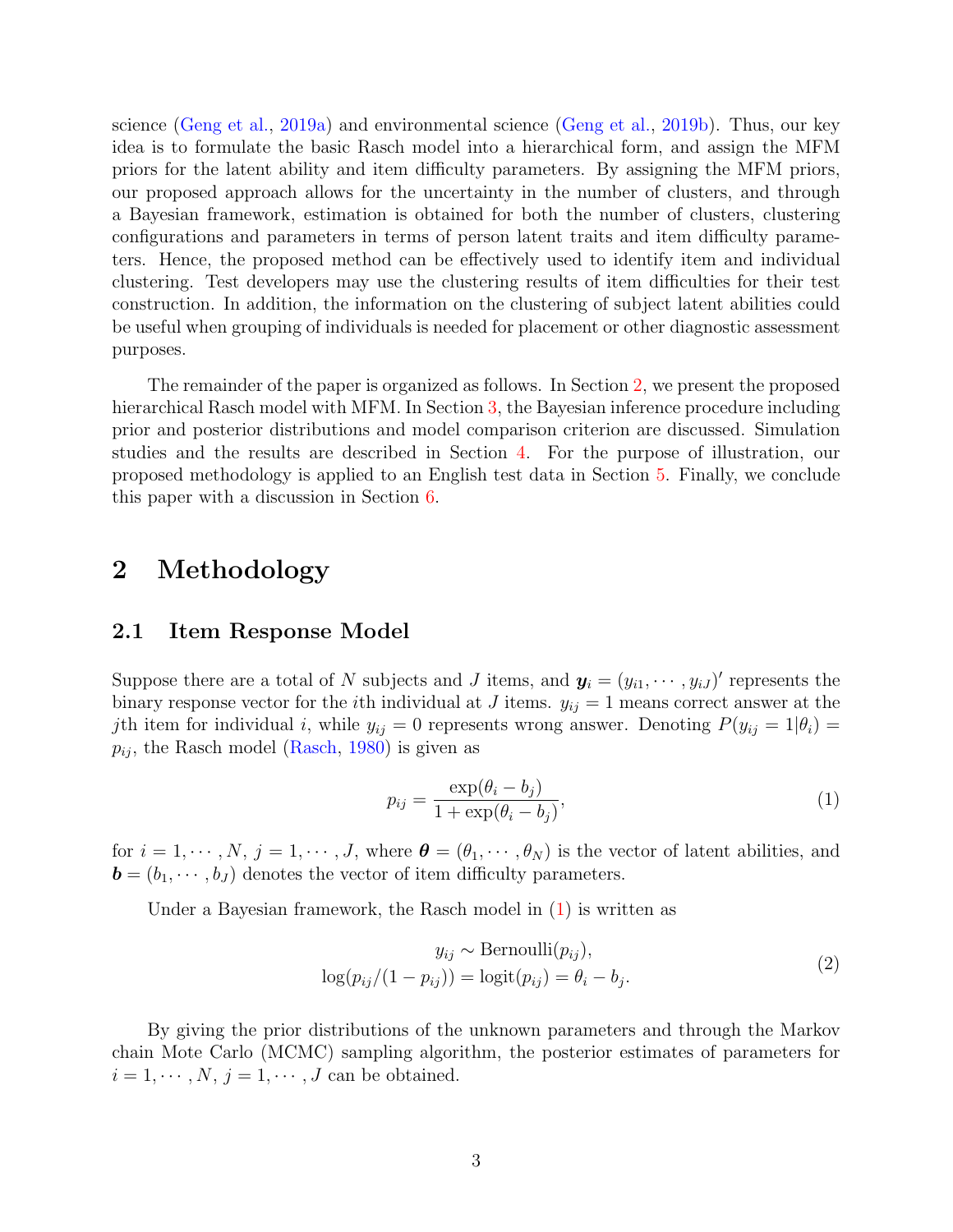#### 2.2 Dirichlet Process

Next, we introduce nonparametric Bayesian methods for clustering the individuals and items. Dirichlet process (DP) is an universally used Bayesian nonparametric method for capturing heterogeneity effects of the data. DP is applied to Rasch model for capturing heterogeneity on both item difficulties and person abilities. In this part for simplicity, we discuss the grouping methods for abilities  $\theta_1, \dots, \theta_N$ . Assume we have Rasch model as [\(1\)](#page-2-1), the prior distribution for  $\theta_i, i = 1, \dots, N$  is the Dirichlet process with concentration parameter  $\alpha$  and base distribution  $G_0$  as below:

$$
\theta_i \sim G
$$
  
\n
$$
G \sim \text{DP}(\alpha, G_0).
$$
\n(3)

Since the DP yields distributions  $G$  that are almost surely discrete [\(Ferguson,](#page-18-7) [1973\)](#page-18-7), the distinguished values among  $\theta_1, \dots, \theta_N$  induce a grouping among the abilities. The observations *i* and *i'* are in the same group when  $\theta_i = \theta_{i'}$ . For observation *i*, we have its grouping allocation label  $z_i \in \{1, \dots, K\}$ , and the ability of observation i is denoted by  $\theta_{z_i}$ , where K is the total number of groups. In this way, we have an equivalent model as

$$
z_i | \boldsymbol{\pi} \sim \text{Discrete}(\pi_1, \cdots, \pi_K),
$$
  
\n
$$
\theta_k \sim G_0, \quad k = 1, \cdots, K,
$$
  
\n
$$
\boldsymbol{\pi} \sim \text{Dirichlet}(\alpha/K, \cdots, \alpha/K),
$$
  
\n(4)

where  $\boldsymbol{\pi} = (\pi_1, \dots, \pi_K), K \to \infty$  [\(Ishwaran and James,](#page-18-11) [2001\)](#page-18-11).

<span id="page-3-0"></span>The distribution of  $z_i$  is marginally given by a stick-breaking construction [\(Sethuraman,](#page-20-3) [1991\)](#page-20-3) of DP as

$$
z_i \sim \sum_{h=1}^{\infty} \pi_h \delta_h,
$$
  
\n
$$
\pi_h = \nu_h \prod_{\ell \le h} (1 - \nu_\ell),
$$
  
\n
$$
\nu_h \sim \text{Beta}(1, \alpha),
$$
\n(5)

where  $\delta_h$  is the Dirac function with mass at h. Based on the stick-breaking construction of DP, a MCMC algorithm [\(Ishwaran and James,](#page-18-11) [2001\)](#page-18-11) can be used for parameter estimation. However, DP results in producing extraneous clusters in the posterior, leading to inconsistent estimation on  $K$ , the number of clusters, even when the sample size goes to infinity.

#### <span id="page-3-1"></span>2.3 Mixture of Finite Mixtures Model

[Miller and Harrison](#page-19-4) [\(2013\)](#page-19-4) showed that the posterior distribution on the number of clusters does not converge to the true number of components under DP. [Miller and Harrison](#page-19-5) [\(2018\)](#page-19-5)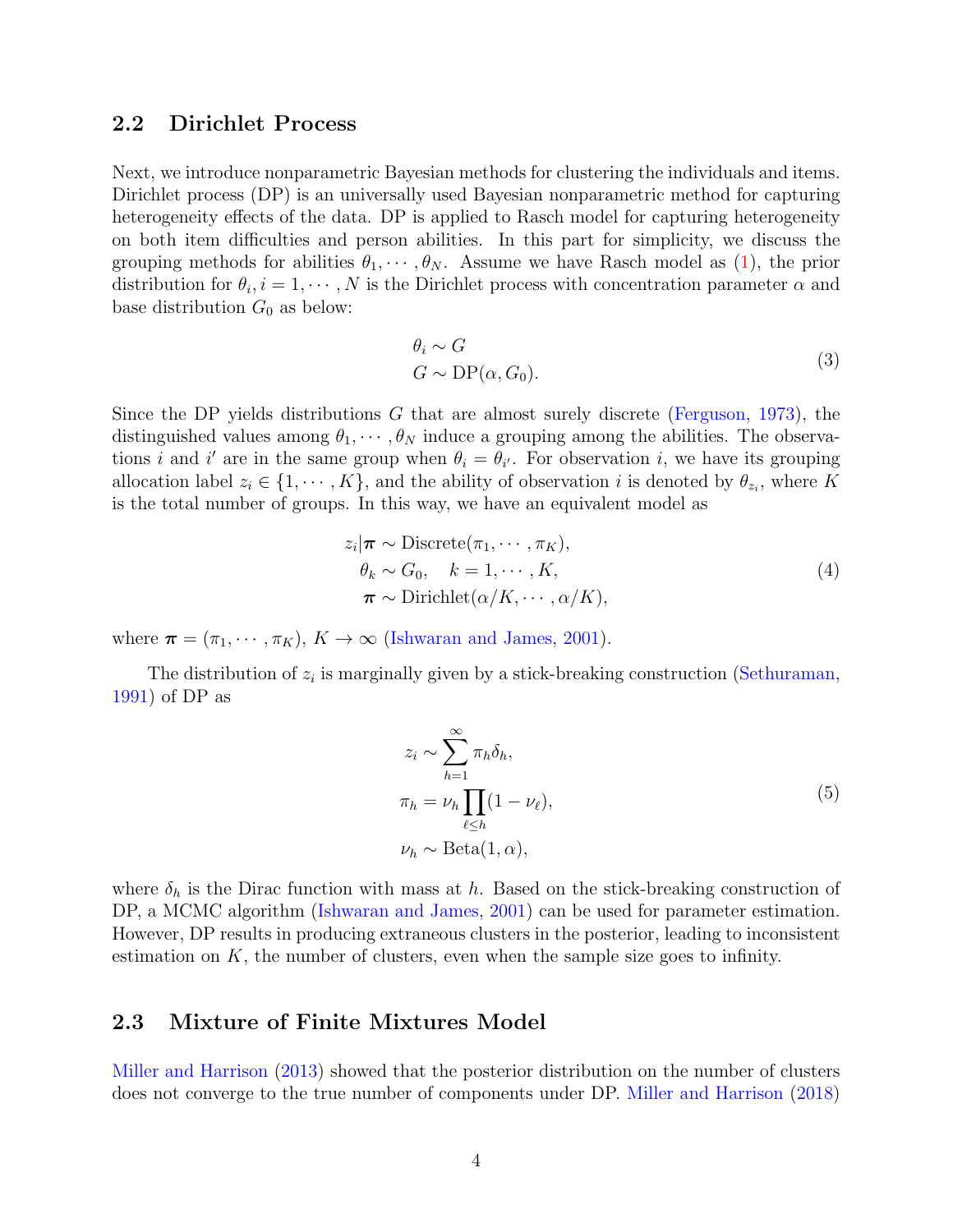proposed a modification of the Chinese restaurant process (CRP) [\(Pitman,](#page-19-6) [1995\)](#page-19-6), called a mixture of finite mixtures (MFM) model, to circumvent this issue:

<span id="page-4-0"></span>
$$
K \sim p(\cdot),
$$
  
\n
$$
(\pi_1, \dots, \pi_K) | K \sim \text{Dirichlet}(\gamma, \dots, \gamma),
$$
  
\n
$$
z_i | K, \pi \sim \sum_{k=1}^K \pi_k \delta_k, \quad i = 1, \dots, N,
$$
\n(6)

where  $p(\cdot)$  is a proper probability mass function (p.m.f) on  $\{1, 2, \ldots, +\infty\}$  and  $\delta_k$  is a pointmass at k. A default choice of  $p(\cdot)$  is a Poisson(1) distribution truncated to be positive [\(Miller and Harrison,](#page-19-5) [2018\)](#page-19-5), which is assumed through the rest of the paper. Like the stickbreaking representation in [\(5\)](#page-3-0) of Dirichlet process, the MFM also has a similar construction. If we choose  $(K-1) \sim \text{Poisson}(\lambda)$  and  $\gamma = 1$  in [\(6\)](#page-4-0), the mixture weights  $\pi_1, \cdots, \pi_K$  can be constructed as follows:

- 1. Generate  $\eta_1, \eta_2, \cdots \stackrel{\text{iid}}{\sim} \text{Exp}(\lambda),$
- 2.  $K = \min\{j : \sum_{k=1}^{j} \eta_k \ge 1\},\$
- 3.  $\pi_k = \eta_k$ , for  $k = 1, \dots, K 1$ ,
- 4.  $\pi_K = 1 \sum_{k=1}^{K-1} \pi_k$ .

The Gibbs samplers are easily constructed in stick-breaking framework [\(Ishwaran and James,](#page-18-11) [2001\)](#page-18-11) for MFM. For ease of exposition, we refer MFM as  $MFM(\gamma, \lambda)$  with default choice of  $p(\cdot)$  being Poisson( $\lambda$ ).

#### <span id="page-4-1"></span>2.4 Hierarchical Rasch Model with MFM

In order to allow for simultaneously heterogeneity detection of person and item parameters, the MFM process in Section [2.3](#page-3-1) is introduced for the parameters **b** and  $\theta$  in the item response model. The hierarchical Rasch model with MFM is given as follows, for  $i = 1, \dots, N$ ,  $j=1,\cdots,J$ :

$$
y_{ij} \sim \text{Bernoulli}(p_{ij}),
$$
  
\n
$$
\log(p_{ij}/(1 - p_{ij})) = \logit(p_{ij}) = \theta_{z_i} - b_{g_j},
$$
  
\n
$$
b_{g_j} \sim N(0, \psi_b^{-1}),
$$
  
\n
$$
\theta_{z_i} \sim N(0, \psi_{\theta}^{-1}),
$$
  
\n
$$
\psi_{\theta} \sim \text{Gamma}(100, 1),
$$
  
\n
$$
g_j|K_b, \pi_b, \lambda_b \sim \text{MFM}(\gamma, \lambda_b),
$$
  
\n
$$
z_i|K_{\theta}, \pi_{\theta}, \lambda_{\theta} \sim \text{MFM}(\gamma, \lambda_{\theta}),
$$
  
\n(7)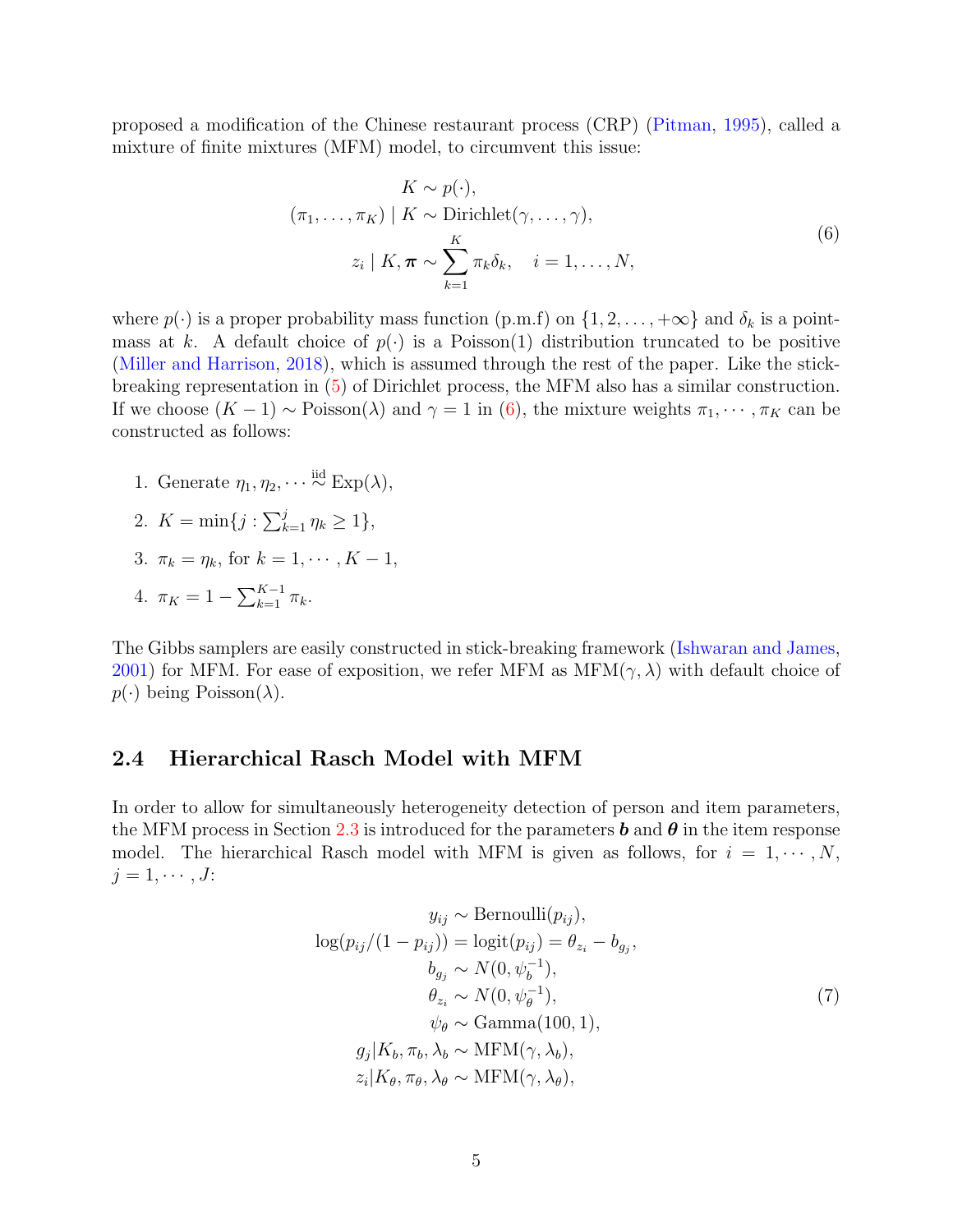where  $\psi_b^{-1} = 0.01$ ,  $g = (g_1, \dots, g_J)$  and  $z = (z_1, \dots, z_N)$  denote the vectors of cluster configurations of parameters **b** and  $\theta$ , respectively. The value of  $\psi_b$  and the prior for  $\psi_{\theta}$ are set for mean controlling purpose. MFM denotes the clustering method introduced in Section [2.3.](#page-3-1)

### <span id="page-5-0"></span>3 Bayesian Inference

#### 3.1 Prior Specification and Posterior Distribution

For the hierarchical Rasch model with MFM introduced in Section [2.4,](#page-4-1) the set of parameters is denoted as  $\Theta = \{(\theta_{z_i}, b_{g_j}, K_b, K_\theta, \pi_b, \pi_\theta, \lambda_b, \lambda_\theta) : i = 1, \cdots, N, j = 1, \cdots, J\}$ . Priors for the hyperparameters are  $\lambda_b \sim$  Log-Normal $(0, 1)$  and  $\lambda_\theta \sim$  Log-Normal $(0, 1)$ . With the prior distributions specified above, the posterior distribution of these parameters based on the data  $D = \{(y_{ij}) : i = 1, \dots, N, j = 1, \dots, J\}$  is given by

$$
\pi(\Theta|D) \propto L(\Theta|D)\pi(\Theta)
$$
  

$$
\prod_{i=1}^{n} \prod_{j=1}^{J} f(y_{ij}|b_{g_j}, \theta_{z_i}) f(b_{g_j}) f(\theta_{z_i}) f(g_j) f(z_i)\pi(\Theta).
$$

The analytical form of the posterior distribution of  $\Theta$  is unavailable. Therefore, we carry out the posterior inference using the MCMC sampling algorithm to sample from the posterior distribution and then obtain the posterior estimates of the unknown parameters. The estimated clustering allocations  $g_j$ 's and  $z_i$ 's are obtained from the posterior modes of the MCMC samples, while the other parameter estimations are obtained through posterior means of the MCMC samples. Computation is facilitated by the **nimble** [\(de Valpine et al.,](#page-18-12) [2017\)](#page-18-12) package in R [\(R Core Team,](#page-19-7) [2013\)](#page-19-7), which uses syntax similar to WinBUGS [\(Lunn et al.,](#page-19-8) [2000\)](#page-19-8) and JAGS[\(Plummer et al.,](#page-19-9) [2003\)](#page-19-9), but generates  $C++$  code for faster computation.

#### 3.2 Bayesian Model Comparison

In the hierarchical Rasch model with MFM, the prior distributions of  $\lambda_b$  and  $\lambda_\theta$  have several choices, including the Gamma distribution, Uniform distribution and Log-normal distribution. In order to choose the most suitable priors for these parameters, model comparison criteria under the Bayesian framework are used. One of the most commonly used criterion is the Deviance Information Criteria (DIC; [Spiegelhalter et al.,](#page-20-4) [2002\)](#page-20-4), which measures the fitness as well as the complexity of the model. The DIC is defined as

$$
DIC = Dev(\bar{\Theta}) + 2p_D,
$$
\n(8)

where  $\text{Dev}(\bar{\Theta})$  is the deviance function,  $p_D = \overline{\text{Dev}}(\Theta) - \text{Dev}(\bar{\Theta})$  is the effective number of model parameters,  $\overline{\Theta}$  is the posterior mean of  $\Theta$ , and  $\overline{\text{Dev}}(\Theta)$  is the posterior mean of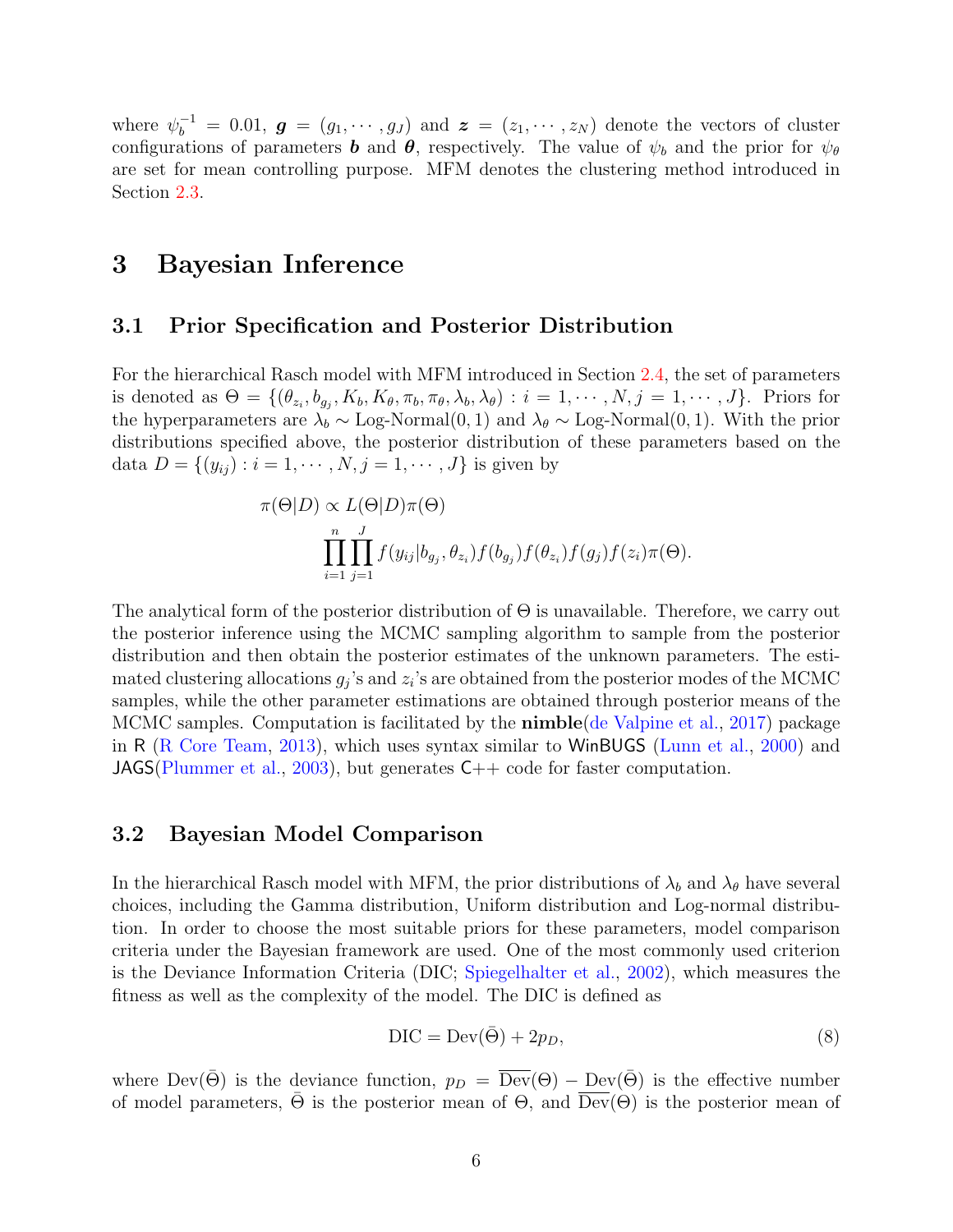$Dev(Θ)$ . A model with a smaller DIC indicates a preferred model.

Another model comparison criterion is the logarithm of the pseudo-Marginal likelihood (LPML; [Ibrahim et al.,](#page-18-13) [2013\)](#page-18-13), which is obtained through the conditional predictive ordinate (CPO) values. With  $y_{(-i)}^* = (y_1, \ldots, y_{i-1}, y_{i+1}, \ldots, y_N)$  denoting the binary response vector with the ith subject response deleted, CPO is regarded as leave-one-out-cross-validation under Bayesian framework, and it estimates the probability of observing  $y_i$  in the future after having already observed  $y_{(-i)}^*$ . The CPO for the *i*th subject is calculated as:

$$
CPOi = \int f(\mathbf{y}_i | \mathbf{b}, \boldsymbol{\theta}) \pi(\mathbf{b}, \boldsymbol{\theta} | \mathbf{y}_{(-i)}^*) d(\mathbf{b}, \boldsymbol{\theta}),
$$
\n(9)

where

$$
\pi(\boldsymbol{b},\boldsymbol{\theta}|\boldsymbol{y}^*_{(-i)})=\frac{\prod_{q\neq i}f(\boldsymbol{y}_q|\boldsymbol{b},\boldsymbol{\theta})\pi(\boldsymbol{b},\boldsymbol{\theta}|\boldsymbol{y}^*_{(-i)})}{c\big(\boldsymbol{y}^*_{(-i)}\big)},
$$

and  $c(\bm{y}_{(-i)}^*)$  is the normalizing constant. Within the Bayesian framework, a Monte Carlo estimate of the CPO is obtained as:

$$
\widehat{\text{CPO}}_i^{-1} = \frac{1}{M} \sum_{t=1}^M \frac{1}{f(\mathbf{y}_i | \mathbf{b}_t, \boldsymbol{\theta}_t)},\tag{10}
$$

An estimate of the LPML subsequently is calculated as:

$$
\widehat{\text{LPML}} = \sum_{i=1}^{n} \log(\widehat{\text{CPO}}_i). \tag{11}
$$

A model with a larger LPML value will be selected.

In addition, the effective number of parameters  $p<sub>D</sub>$  is applied to compare the Rasch model and the proposed one from a model complexity point of view. A larger number of  $p<sub>D</sub>$ indicates higher complexity of the model. Besides, the area under the curve (AUC) value is calculated to measure the prediction precision of the model, which is computed via the R package pROC [\(Robin et al.,](#page-19-10) [2011\)](#page-19-10). A higher AUC value indicates the better performance under the prediction.

# <span id="page-6-0"></span>4 Simulation

In order to evaluate the performance of the proposed method for clustering and parameter estimation, simulation studies are conducted in this section. Two situations with different number of items and subjects were considered, and under each situation, two designs were set up. For both designs, 100 datasets were generated with  $N$  subjects and  $J$  items in each dataset. The binary response  $y_{ij}$  with the probability  $p_{ij}$  was generated according to [\(1\)](#page-2-1). Three clusters were assumed for both the subject parameters  $\theta_i$  ( $i = 1, \dots, N$ ) and the item parameters  $b_i (j = 1, \dots, J)$ . In the first simulation design, the values of  $b_i (j = 1, \dots, J)$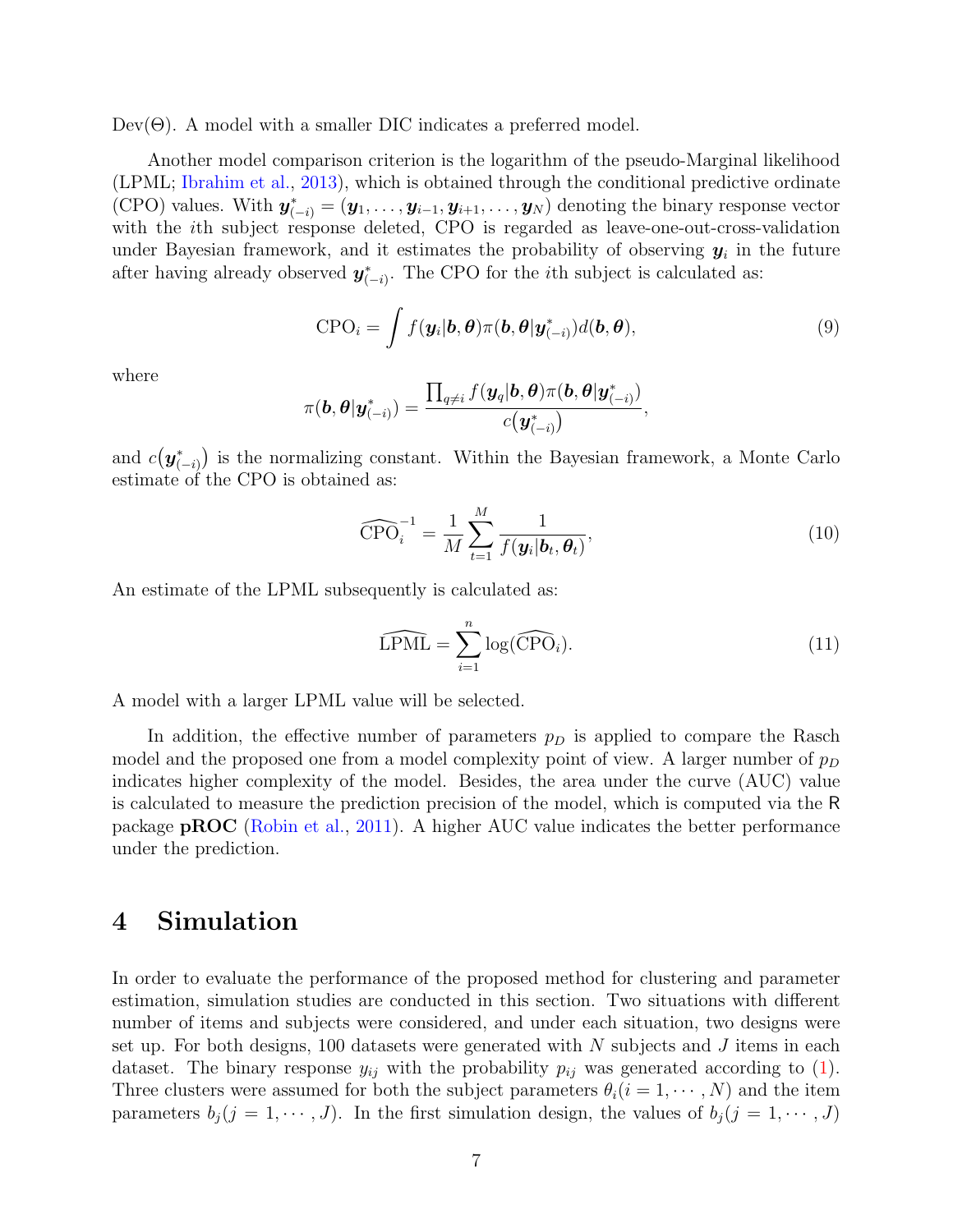and  $\theta_i (i = 1, \dots, N)$  were both randomly chosen from  $\{-2, 0, 2\}$ . Take  $b_j$ 's for an example. The jth difficulty parameter was randomly assigned one of the values of  $\{-2,0,2\}$  as its true value, through which, three clusters for the difficulty parameters were formed. In the second simulation design, errors following a normal distribution  $N(0, 0.5^2)$  were added to the values of  $b_i (j = 1, \dots, J)$  and  $\theta_i (i = 1, \dots, N)$ . Note that the second condition is a more challenging situation because some disturbance of the clustering of items and persons are added in the data by the error  $N(0, 0.5^2)$ .

The performance of the posterior estimates were evaluated by the mean absolute bias (MAB), the mean standard deviation (MSD) and the mean of mean squared error (MMSE) in the following ways, take  $\theta_i$  as an example:

$$
\text{MAB} = \frac{1}{100} \sum_{r=1}^{100} \frac{1}{N} \sum_{i=1}^{N} \left| \hat{\theta}_{ir} - \theta_{i} \right|,
$$
  

$$
\text{MSD} = \sqrt{\frac{1}{100} \sum_{r=1}^{100} \frac{1}{N} \sum_{i=1}^{N} \left( \hat{\theta}_{ir} - \bar{\hat{\theta}}_{i} \right)^{2}},
$$
  

$$
\text{MMSE} = \frac{1}{100} \sum_{r=1}^{100} \frac{1}{N} \sum_{i=1}^{N} \left( \hat{\theta}_{ir} - \theta_{i} \right)^{2}.
$$

To evaluate the accuracy of clustering, apart from showing the frequency of cluster numbers in the simulations, the Precision, Recall and Rand Index (RI; [Rand,](#page-19-11) [1971\)](#page-19-11) were also applied. Let  $TP$ ,  $FP$ ,  $TN$  and  $FN$  denote the true positive, false positive, true negative and false negative scores, respectively. The Precision was calculated via  $TP/(TP + FP)$ , the Recall was calculated via  $TP/(TP + FN)$ , and the RI was obtained by  $(TP + TN)/(TP +$  $FP + TN + FN$  [\(Ma et al.,](#page-19-12) [2019\)](#page-19-12). The average RI (MRI) was calculated as the mean of RIs of the 100 simulations, and similarly the average Precision (MP) and average Recall (MR). For both these three measures, a higher value represents higher accuracy of clustering. In addition, the average effective number (MpD), the average AUC (MAUC), and the average computation time in seconds (MTime) were also calculated to compare the complexity of the Bayesian Rasch model and the proposed model. Under different settings, with a thinning interval of 2, 10000 samples were kept for calculating the posterior estimates after a burn-in of 20000 samples. Convergence was checked via the traceplots and autocorrelation plots of the chains.

We firstly consider a situation with  $N = 200$  subjects and  $J = 60$  items. The MpD, MAUC and MTime values of the two models under two designs are shown in Table [1.](#page-8-0)

From Table [1,](#page-8-0) we see that under two different designs with  $N = 200$  and  $J = 60$ , the MpD values of the Bayesian Rasch model are larger than those of the proposed model, meaning that the Bayesian Rasch model has greater complexity and has more parameters to be estimated than the proposed model. On model prediction performance, the MAUC values of the two models are merely the same, which indicates that the prediction precision of the two models under different simulation designs are similar. On the average computation time,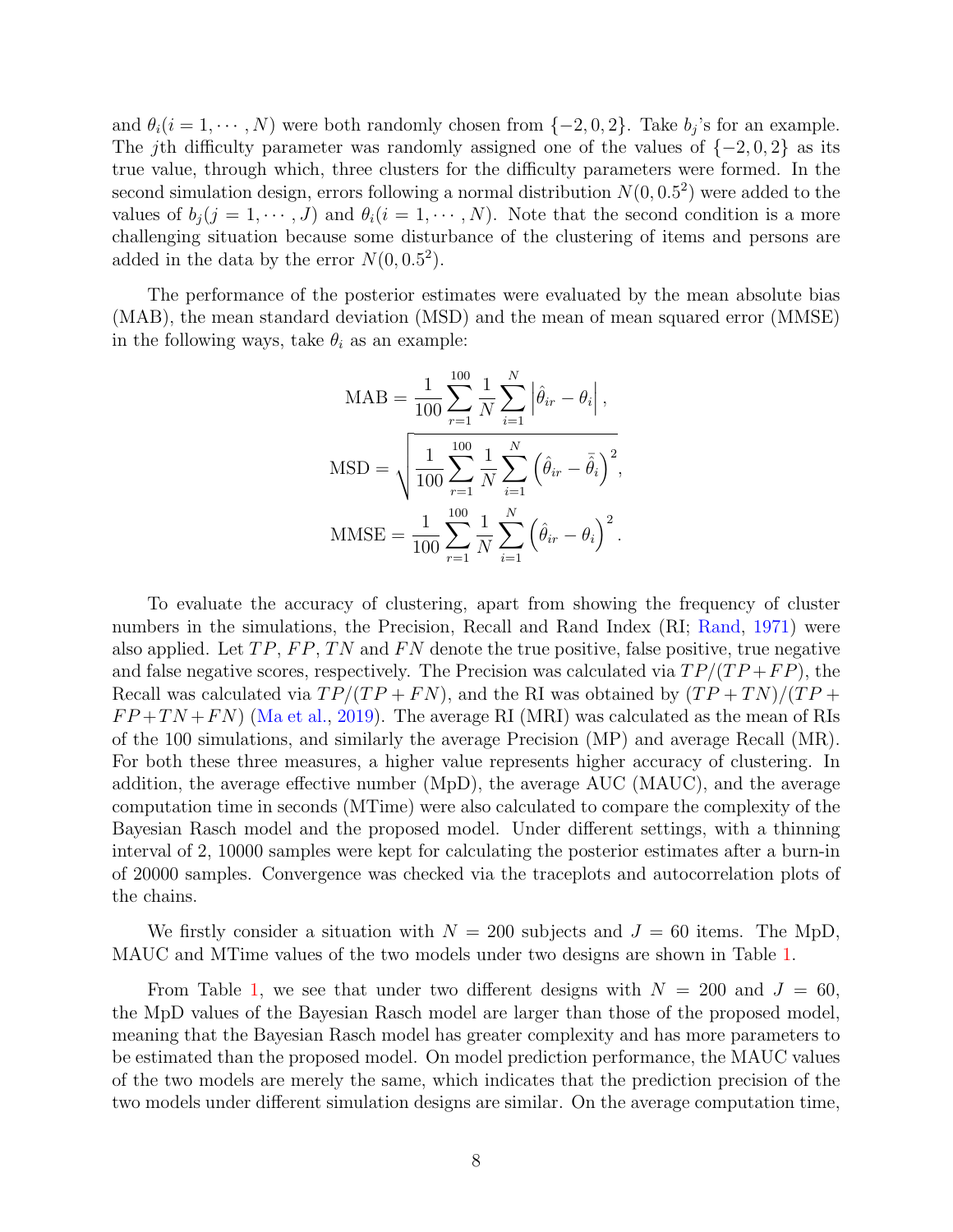| Design                           | The proposed model |  |                |  | Bayesian Rasch model |            |         |  |
|----------------------------------|--------------------|--|----------------|--|----------------------|------------|---------|--|
|                                  |                    |  | MpD MAUC MTime |  | MDD                  | MAUC MTime |         |  |
| The first design                 | 27.698 0.831       |  | 4126.742       |  | 243.029              | 0.839      | 507.783 |  |
| The second design $85.518$ 0.834 |                    |  | 4225.178       |  | 242.823              | 0.852      | 515.304 |  |

<span id="page-8-0"></span>Table 1: Model performance results of the proposed model and the Bayesian Rasch model under two designs with  $N = 200$  and  $J = 60$ 

the proposed model requires much more time than the Bayesian Rasch model.

The frequencies of the number of clusters for  $\theta$  and b under these two designs with  $N = 200$  and  $J = 60$  are shown in Figure [1.](#page-9-0) Under design 1, the percentages of clustering the  $\theta_i$ 's and the  $b_j$ 's into 3 clusters are nearly 60% and 100%, respectively. These results mean that for  $\theta_i$ 's, about 60 out of 100 replicates, the number of clusters is correctly inferenced, and for  $b_j$ 's, the proportion is 100%. In addition, the MRI values in Table [2](#page-8-1) show the good performance of clustering allocation, which reach to 0.961 and 1.000 for these parameters. The MRI values indicate that about 96% and 100% of the time, any two persons or items that are in the same cluster are correctly grouped together. The MP and MR values are consistent with the MRI values, which verify our conclusions. Under design 2, the percentages of correct clustering and both the MRI, MP and MR values of the two parameters are lower compared to design 1, but the most frequently chosen cluster numbers are also 3 clusters and the MRI values are both larger than 0.85, meaning that when the true values of  $\theta_i$ 's and  $b_j$ 's are generated with errors, the precision of clustering are still high.

The results of posterior estimates under two designs with  $N = 200$  and  $J = 60$  are also shown in Table [2.](#page-8-1) The MABs and MMSEs of the parameters are both within a reasonable range. In general, performance of posterior estimates under design 1 is better than those under design 2.

<span id="page-8-1"></span>Table 2: Simulation results of the proposed model in two simulation designs with  $N = 200$ and  $J = 60$ 

| $\sim$ $\sigma$   |                            |       |                     |       |       |               |       |
|-------------------|----------------------------|-------|---------------------|-------|-------|---------------|-------|
| Design            | Parameter MAB MSD MMSE MRI |       |                     |       |       | MP.           | MR.   |
| The first design  | $\theta$                   |       | $0.582 \quad 0.046$ | 0.490 | 0.961 | -0.960-       | 0.922 |
|                   | b                          | 0.590 | 0.041               | 0.509 | 1.000 | 1.000         | 1.000 |
|                   | $\theta$                   | 0.729 | 0.047               | 0.767 |       | $0.862$ 0.787 | 0.803 |
| The second design | h                          | 0.723 | 0.060               | 0.778 | 0.899 | 0.862         | 0.833 |

Another situation with  $N = 200$  subjects and  $J = 100$  items are considered. Similarly, the MpD, MAUC and MTime values of these two models under two designs are shown in Table [3.](#page-10-0) It is shown that the MpD values of the proposed model under two different settings are much lower than those of the Bayesian Rasch model, especially under the first design. The similar MAUC values show that these two models have merely the same prediction precision, and the proposed model still has high precision in addition to clustering. However, the proposed model spends longer time for computation than the Bayesian Rasch model. These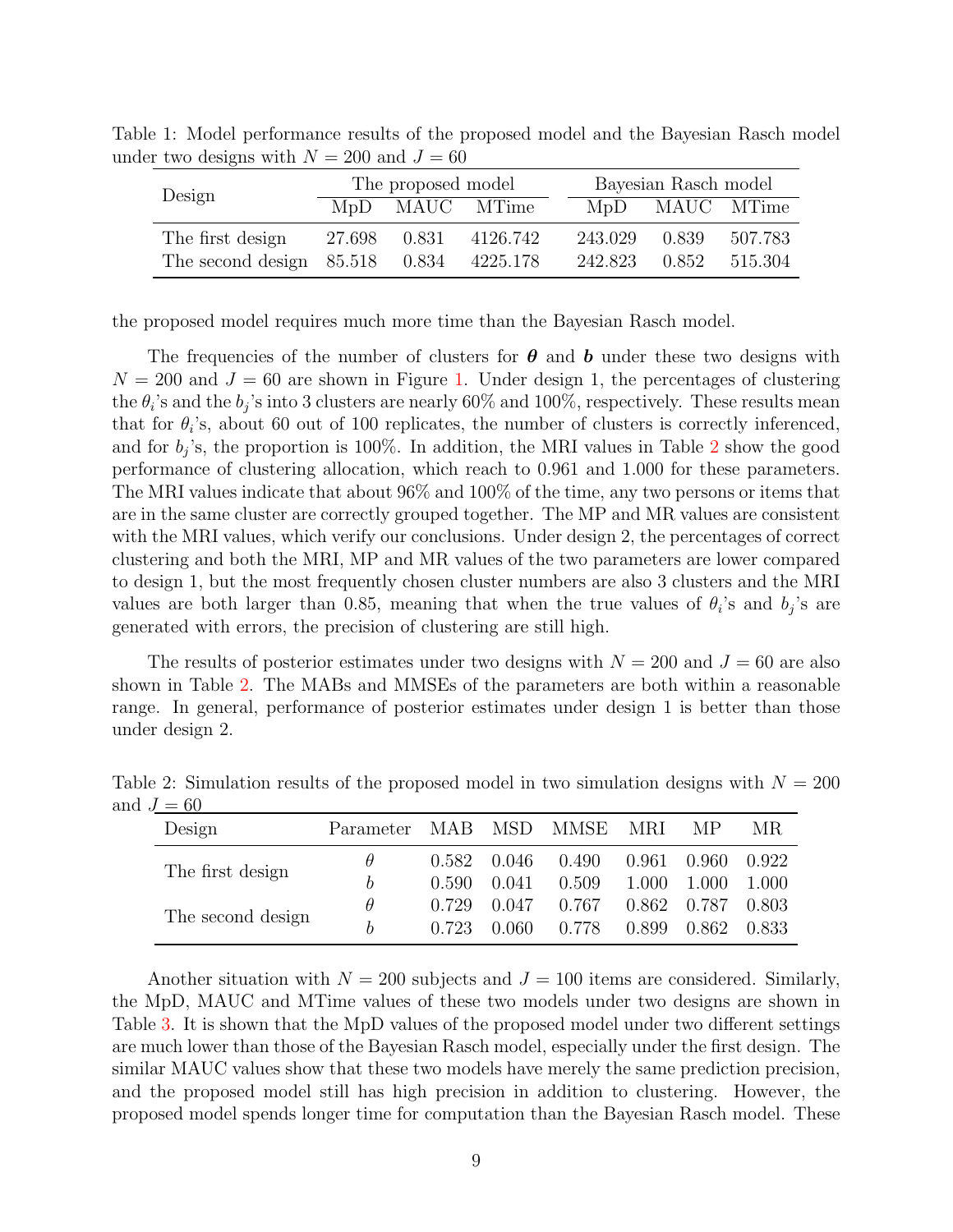

<span id="page-9-0"></span>Figure 1: Frequency of number of clusters of  $\theta$  and b under different designs with  $N = 200$ and  $J=60\,$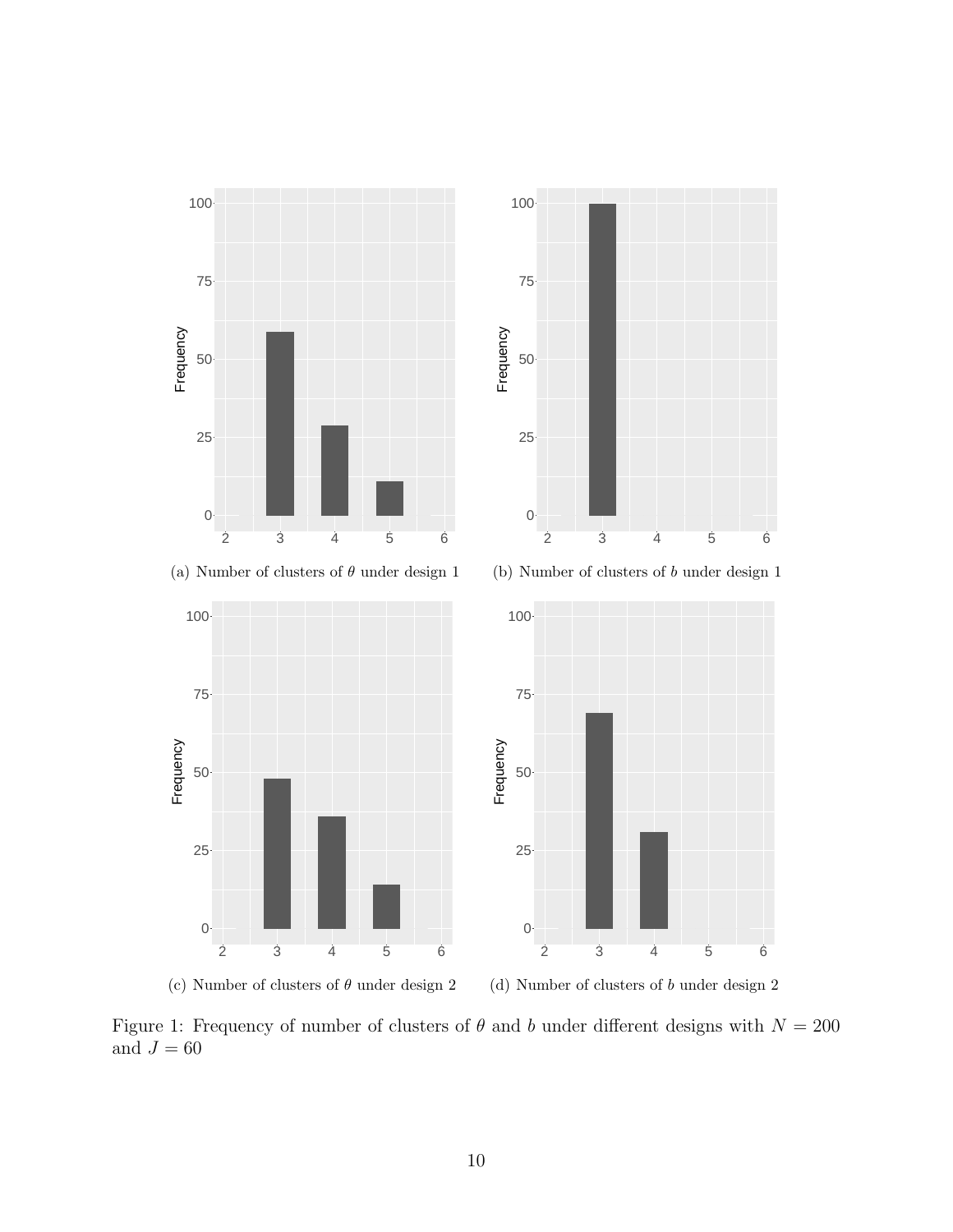conclusions are similar to those when  $N = 200$  and  $J = 60$ .

<span id="page-10-0"></span>Table 3: Model performance results of the proposed model and the Bayesian Rasch model under two designs with  $N = 200$  and  $J = 100$ 

| Design                           | The proposed model |       |                |  | Bayesian Rasch model |                |           |  |
|----------------------------------|--------------------|-------|----------------|--|----------------------|----------------|-----------|--|
|                                  |                    |       | MpD MAUC MTime |  |                      | MpD MAUC MTime |           |  |
| The first design                 | 30.819             | 0.832 | 7158.913       |  | 289.058              | 0.840          | 999.524   |  |
| The second design $90.807$ 0.834 |                    |       | 7487.103       |  | 288.721              | 0.853          | - 971.540 |  |

Figure [2](#page-11-0) shows that frequency of number of clusters under two designs with  $N = 200$ and  $J = 100$ . Under the first design, nearly 75% and 100% of the parameters  $\theta_i$ 's and  $b_j$ 's are grouped into three clusters. Comparing these results with the results under design 1 with  $J = 60$ , we see that the clustering performance of parameters  $\theta_i$ 's improves, and the percentage of clustering into 3 clusters increases from nearly 60% to 75%. The higher MP, MR and MRI values shown in Table [4](#page-10-1) also verifies this conclusion. Under the second design, the percentages of clustering the parameters  $\theta_i$ 's and  $b_j$ 's into 3 clusters are 66% and 63%, respectively. Comparing with the results in Figure [1,](#page-9-0) the clustering performance of  $\theta_i$ 's improves while the clustering performance of  $b_j$ 's degenerates. This may due to the fact that a greater number of items increase the difficulty of clustering  $b_j$ 's. The MRI values in Table [4](#page-10-1) are both larger than 0.88, meaning that the precision of clustering allocation under this design is high.

In Table [4,](#page-10-1) the results of posterior estimates under two designs with  $N = 200$  and  $J = 100$  are also shown. Comparing with the results in Table [2,](#page-8-1) posterior estimation performance under the first setting with a smaller number of items are relatively better than those under the one with  $J = 100$ . However, the MABs and MMSEs of the parameters are both within a reasonable range and in general, performance of posterior estimates under design 1 is better than that under design 2.

|                   | , — IVV  |                        |                     |       |       |       |         |       |
|-------------------|----------|------------------------|---------------------|-------|-------|-------|---------|-------|
|                   | Design   | Parameter MAB MSD MMSE |                     |       |       | MRI.  | MP.     | MR.   |
| The first design  | $\theta$ |                        | $0.591 \quad 0.033$ | 0.522 | 0.989 | 0.995 | 0.974   |       |
|                   | h        | 0.613                  | 0.030               | 0.548 | 0.999 | 1.000 | - 1.000 |       |
| The second design | $\theta$ | 0.739                  | 0.036               | 0.804 | 0.882 | 0.822 | 0.824   |       |
|                   |          | h                      | 0.741               | 0.046 | 0.817 | 0.897 | 0.857   | 0.832 |
|                   |          |                        |                     |       |       |       |         |       |

<span id="page-10-1"></span>Table 4: Simulation results of the proposed model in two simulation designs with  $N = 200$ and  $J = 100$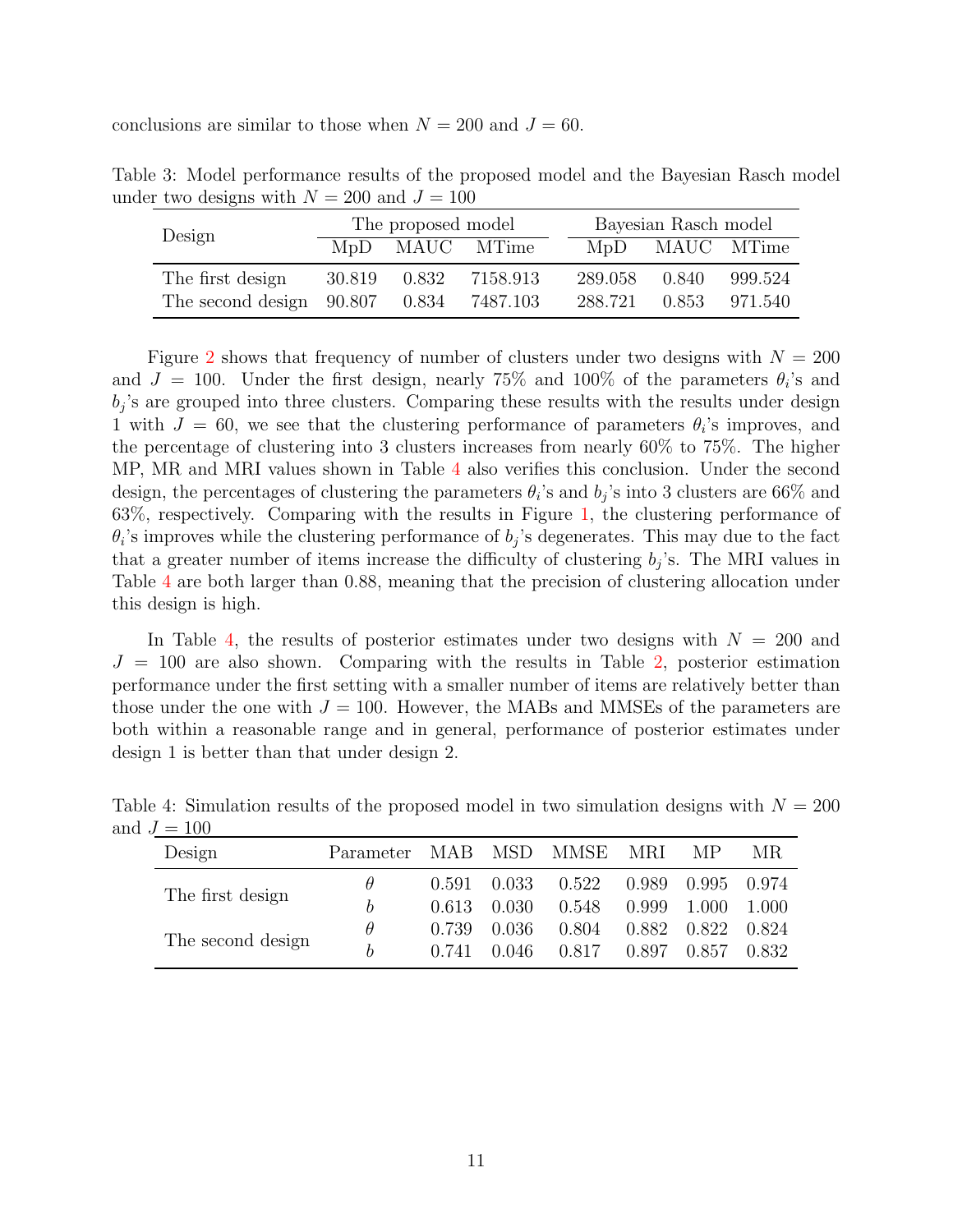

<span id="page-11-0"></span>Figure 2: Frequency of number of clusters of  $\theta$  and b under different designs with  $N = 200$ and  $J=100\,$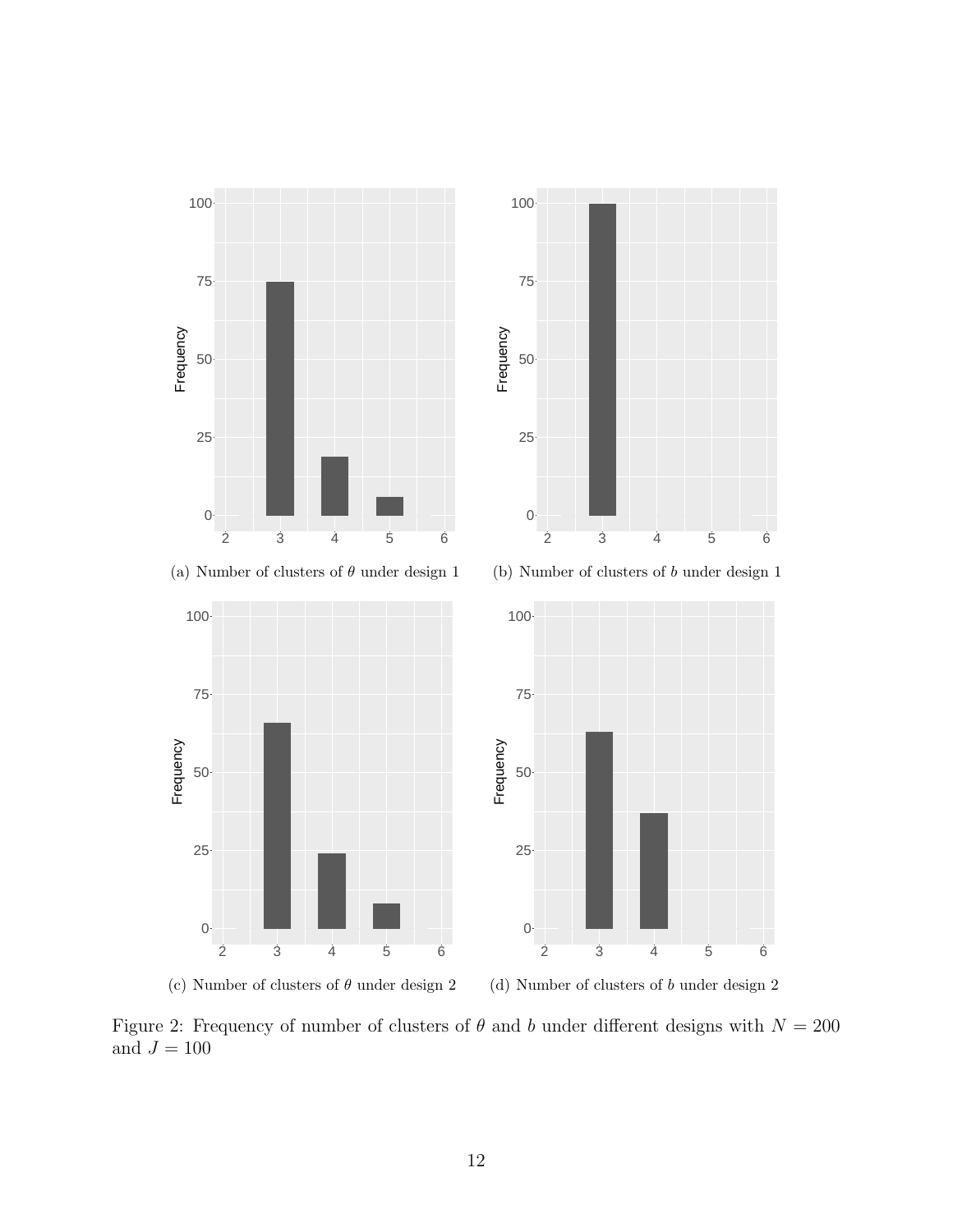# <span id="page-12-0"></span>5 Application to English Test Data

### 5.1 Data Description and Preliminary Analysis

The dataset we analyzed is collected from the English exam results of the 2017-2018 academic year from a public middle school in China. This dataset was previously analyzed in [Liu](#page-19-13) [et al.](#page-19-13) [\(2019\)](#page-19-13). This exam is a midterm English exam for grade 8 students in fall 2017. In our analysis, the total number of students is 78 and the total number of items is 50. We used this dataset to illustrate the MFM Rasch model estimation. For each student, the average number of items of correct response is 23.09, while for each item, the average number of students that answer correctly is 36.02, so the average proportion of correct answer is 0.46. The boxplot of the proportions of correct answer for the items and the students are shown in Figure [3.](#page-12-1)



<span id="page-12-1"></span>Figure 3: Boxplot of the proportions of correct answer for the items and the students in the English test data.

From Figure [3,](#page-12-1) we observe that the correct response proportions vary from different items as well as different students, indicating that the items are of different difficulty lev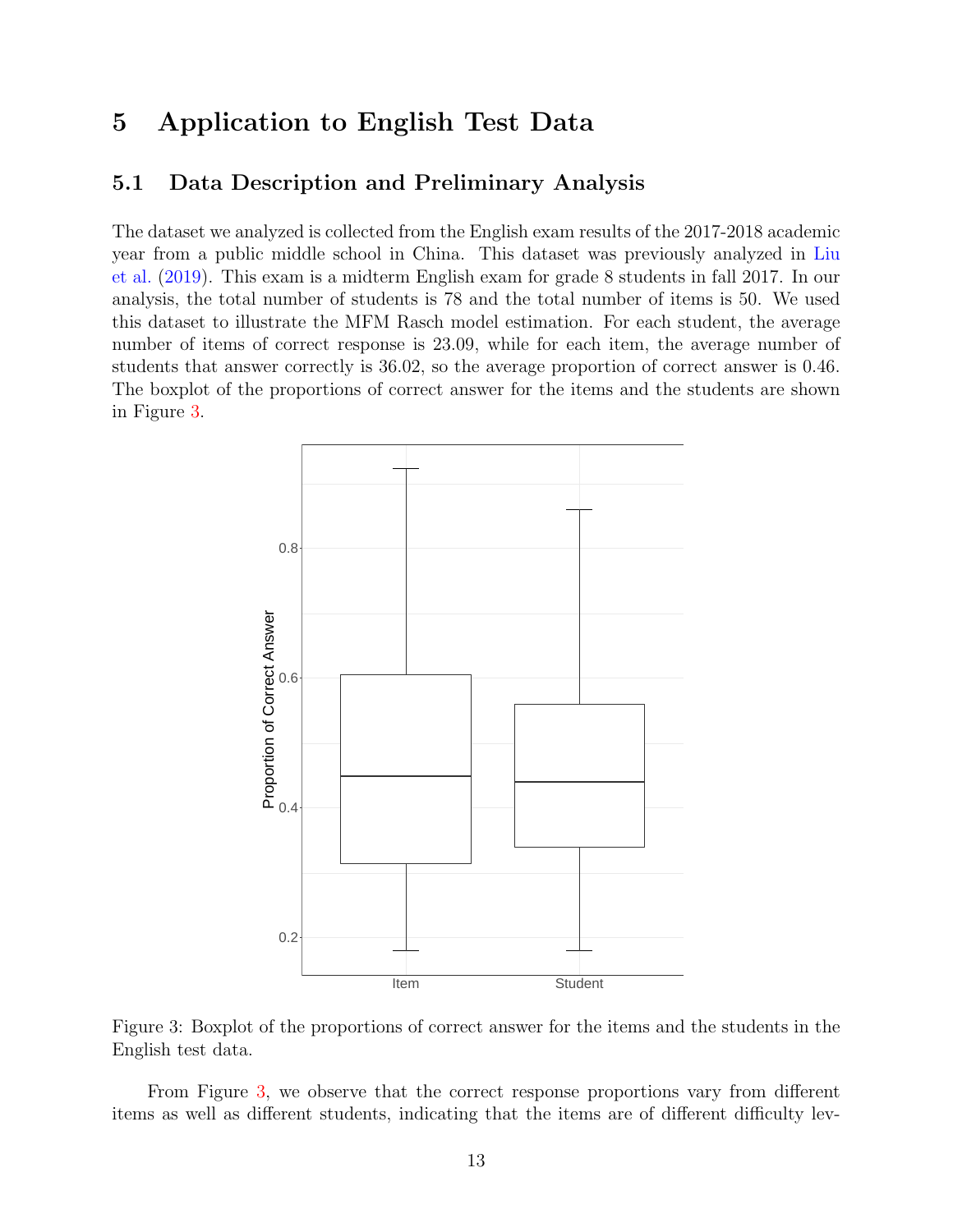els and the students are of different ability levels. The Bayesian Rasch model in [\(1\)](#page-2-1) was applied to analyze the data. For the unknown parameters  $b_j$  and  $\theta_i$ , the prior distributions were normal distributions, i.e.,  $b_j \sim N(0, 1)$  and  $\theta_i \sim N(0, \psi^{-1})$  with hyperprior  $\psi \sim \text{Gamma}(0.001, 0.001), \text{ for } i = 1, \cdots, 78, j = 1, \cdots, 50.$  With a thinning interval of 2, 10000 samples were kept for calculating the posterior estimates after a burn-in of 20000 samples. The effective number of parameters  $p<sub>D</sub>$  of this model was also calculated and turned out to be 107.676. The AUC value was 0.739. Posterior estimates as well as the 68% highest posterior density (HPD) intervals of the parameters b and  $\theta$  are shown in Figure [4.](#page-13-0)



<span id="page-13-0"></span>Figure 4: Posterior estimates and 68% HPD intervals of parameters in the Rasch model.

From Figure [4,](#page-13-0) we see that for the items' difficulties and individuals' abilities, the posterior means may be roughly divided into several groups. Take parameter  $\theta$ 's as an example. Students with the posterior means which are above 0.5 can be grouped together, indicating that the latent abilities of students belonging to this group are close to each other and may be nearly the same. For the ones whose posterior means are smaller than 0 may also be grouped together. Due to the patterns we observed, the parameters of different items/individuals may be clustered into different groups. A Rasch model with clustering items and individuals simultaneously would capture the heterogeneity patterns shown in the data.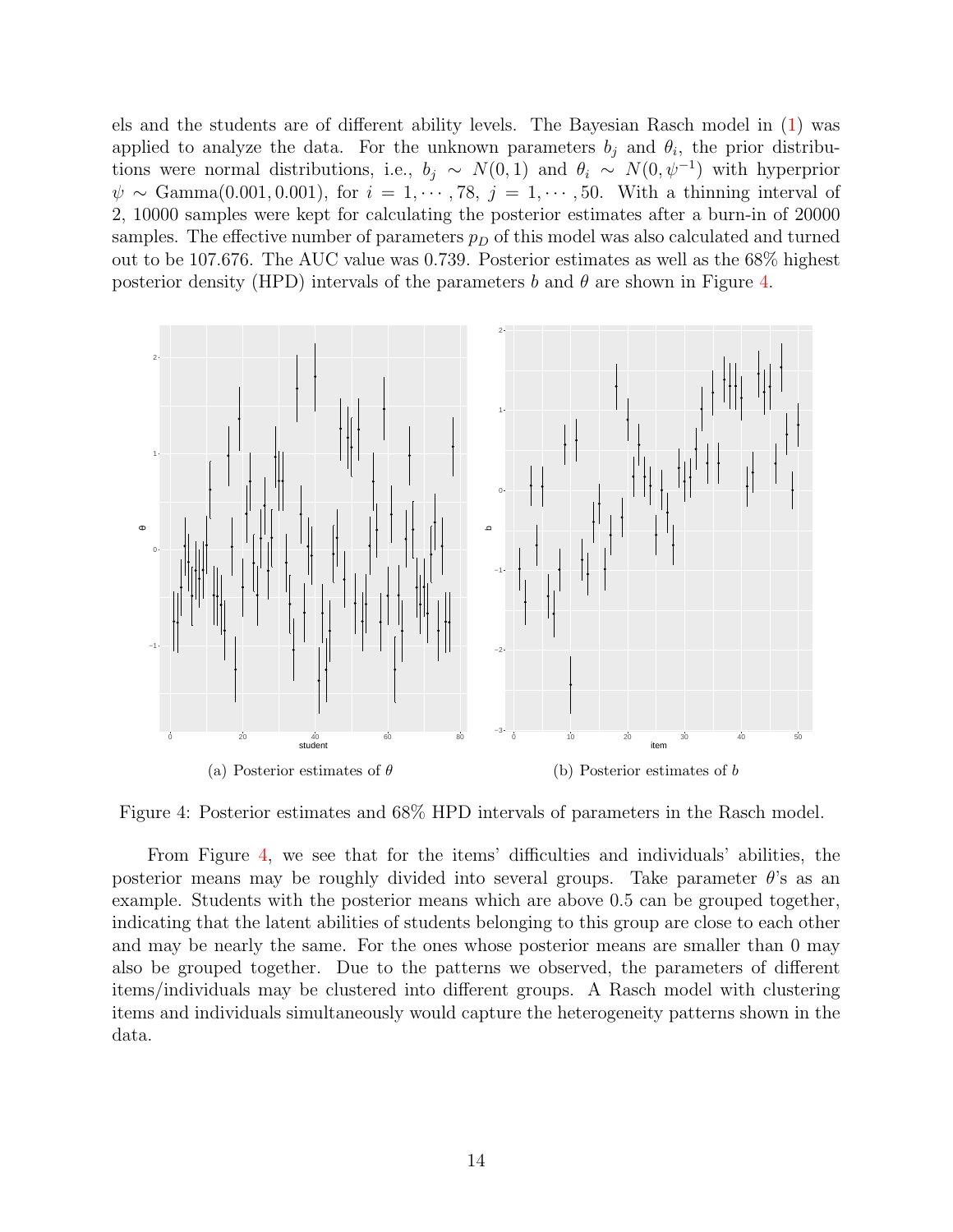#### 5.2 MFM Rasch Clustering Analysis

In order to detect the clusters within the parameters, the proposed methodology was applied to the English test data. We firstly applied the model comparison criteria to select the most suitable priors for the parameters  $\lambda_b$  and  $\lambda_\theta$ . Three priors were compared, including  $Gamma(1, 1)$ , Unif $(0, 1)$  and Log-Normal $(0, 1)$ . The results of the model selection criteria are shown in Table [5.](#page-14-0)

 $Gamma(1, 1)$  Unif $(0, 1)$  Log-Normal $(0, 1)$ DIC 4673.480 4681.919 4675.817

<span id="page-14-0"></span>Table 5: DIC and LPML values for different priors for  $\lambda_b$  and  $\lambda_\theta$  in the proposed model

LPML -2279.155 -2282.574 -2280.213

From Table [5,](#page-14-0) we find that the DIC and LPML criteria both prefer the prior Gamma(1, 1). Thus, we used this prior for  $\lambda_b$  and  $\lambda_\theta$  in our final analysis. With this prior, the effective number of parameters was calculated and the value is 57.414. By comparing this value with that of the Bayesian Rasch model (107.676), we see that the complexity of our proposed model is lower and it fits less parameters compared to the Rasch model. In addition, the AUC value of the proposed model is 0.738, which is very close to that of the Bayesian Rasch model (0.739). This indicates that the proposed model can not only cluster the parameters, but also has a similar prediction performance with the Rasch model.

Finally, for the latent ability parameters  $\theta_i$ 's, two clusters are identified, indicating that these 78 students are classified into 2 groups according to different levels of latent ability. For the difficulty parameter  $b_j$ 's, three clusters are identified, meaning that the 50 questions have 3 levels of difficulty. The clustering and estimation results are shown in Table [6.](#page-14-1) The clustering allocations are shown in Figure [5,](#page-15-0) where the x-axis represents student index and item number, respectively, in (a) and (b).

|           | Parameter         | Η                           |                                   |
|-----------|-------------------|-----------------------------|-----------------------------------|
| Cluster 1 | Count             | 22                          | 18                                |
|           | Estimate          | 0.612(0.448, 0.788)         | $0.643$ $(0.508, 0.775)$          |
| Cluster 2 | Count             | 56                          | 16                                |
|           | Estimate          | $-0.519$ $(-0.669, -0.390)$ | $0.005$ ( $-0.144$ , $0.154$ )    |
| Cluster 3 | Count<br>Estimate |                             | 16<br>$-0.728$ $(-0.857, -0.592)$ |

<span id="page-14-1"></span>Table 6: The clustering and estimation results for the real data analysis using the proposed model

From Table [6](#page-14-1) and Figure [5,](#page-15-0) we see that for latent ability, students are clustered into 2 groups, and 56 among the 78 students (71.795% of the students) are in Cluster 2, whose latent abilities are relatively lower. For the students in Cluster 1, their latent abilities are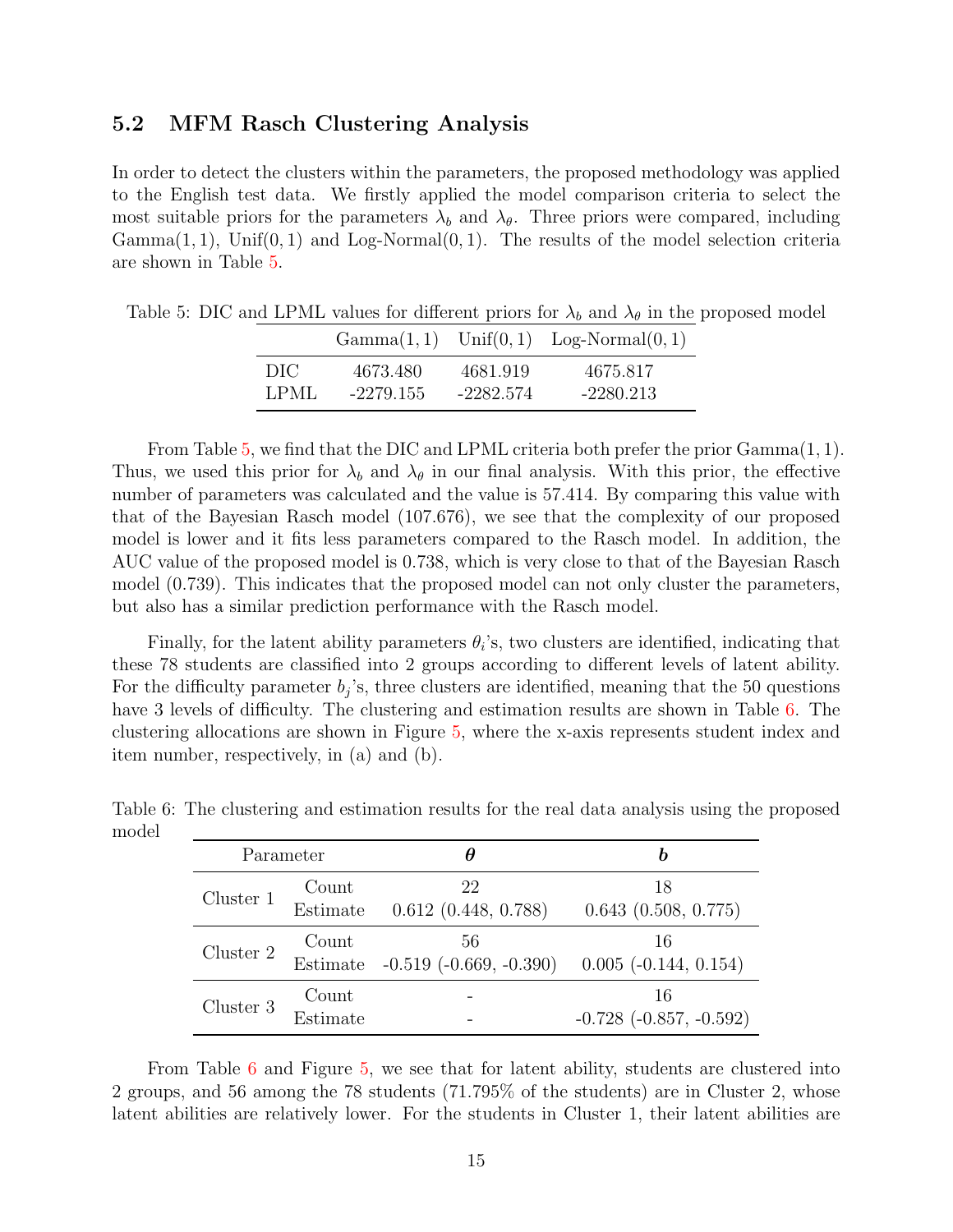

Figure 5: Clustering allocations of individual abilities and item difficulties in the proposed model

higher. In order to decide if these results are consistent to the original data, we calculated the average proportion of correct answer of students within these two clusters respectively. The results are shown in Table [7.](#page-15-1)

<span id="page-15-1"></span>Table 7: Average proportion of correct answer in different clusters of latent ability

<span id="page-15-0"></span>

| Cluster                                                    | Cluster 1 Cluster 2 | AII |
|------------------------------------------------------------|---------------------|-----|
| Proportion of correct answer $68.45\%$ $37.43\%$ $46.18\%$ |                     |     |

From Table [7,](#page-15-1) we notice that students in Cluster 1 have a proportion of correct answer that is above the average level, while the ones in Cluster 2 have a lower proportion of correct answer, which is consistent with the clustering results of latent ability.

For item difficulties, three clusters are identified. There are 18 items (36% of the test length) are grouped into Cluster 1, while for Cluster 2 and Cluster 3, there are 16 items (32% of the test length) in each cluster. It is shown that questions belonging to Cluster 1 are the most difficult, while the ones in Cluster 3 are the easiest. Similarly, we calculated the proportion of correctly answer the questions in different clusters to see whether the estimation results are consistent to the real data. The average proportions of correct answer in three clusters of items are shown in Table [8.](#page-16-1)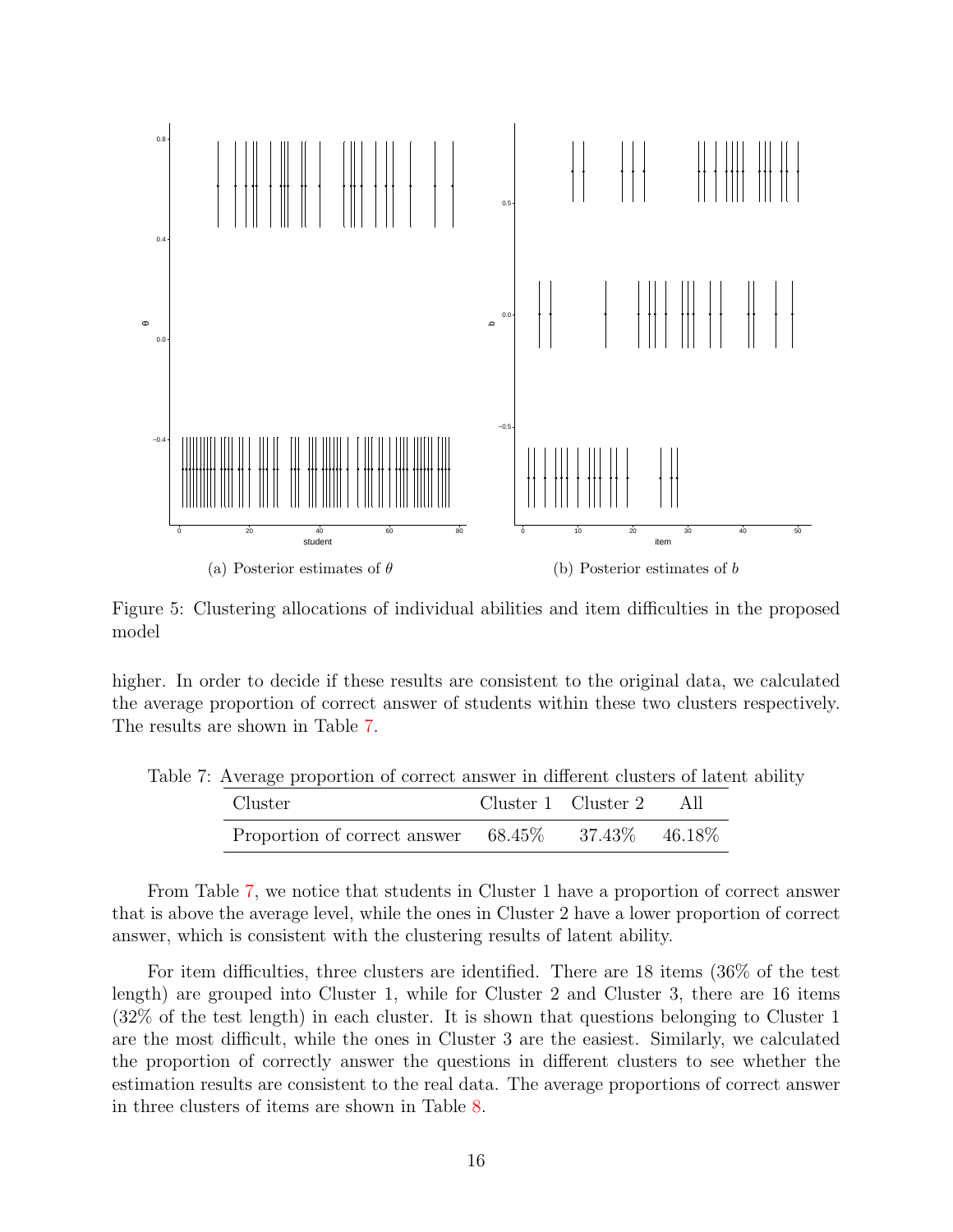| $\cdots$<br>Cluster                                                  |  | Cluster 1 Cluster 2 Cluster 3 | - A II |
|----------------------------------------------------------------------|--|-------------------------------|--------|
| Proportion of correct answer $26.64\%$ $45.59\%$ $68.75\%$ $46.18\%$ |  |                               |        |

<span id="page-16-1"></span>Table 8: Average proportion of correct answer in different clusters of difficulty

From Table [8](#page-16-1) we see that students have the highest proportion of correct answer to items in Cluster 3, but the lowest proportion in Cluster 1, indicating that items in Cluster 1 are the most difficult while items in Cluster 3 are relatively easier. The difficulty level of items in Cluster 2 are at an average level since the proportion of correct answer in Cluster 2 is similar to the average proportion of correct answer of all the items. These results are also consistent with the conclusions we made according to the clustering and estimation results.

The item characteristic curves using the item parameter estimates of the three clusters from the proposed model are shown in Figure  $6$ . Since the item difficulty parameters are clustered into three groups, we have three item characteristic curves for the proposed IRT model. For the three curves with different item difficulty levels, the locations of the curves along the ability scale are different, meaning that the difficulty of the items within different groups vary. The curve of items within cluster 3 is at the left-hand side, representing items in this cluster are the easiest since the probability of correct response is high for low-ability students and approaches 1 for high-ability students. Curve of cluster 2 is in the middle, meaning that items within this cluster are of medium difficulty. The curve for items in cluster 1 is the right-hand curve, representing the items in this cluster are hard items.

# <span id="page-16-0"></span>6 Summary and Discussion

In the regular Rasch model, items are treated as invariant across test-takers, thus an item's difficulty is the same across all test-takers. Also, test-takers are assumed to be from a homogeneous group. This homogeneity of item and person parameters is not always feasible in reality. LCA or mixture IRT model has been a major tool to investigate the heterogeneity or the violation of the homogeneity assumption of item and person parameters. LCA could detect heterogeneity in persons, permitting person clustering. Mixture IRT modeling allows person and item heterogeneity, detecting different subgroups of test-takers which have different constellations of item parameters. As pointed out, these LCA and mixture IRT modeling requires a pre-specification of the number of clusters by users before estimation. Also, a two-stage procedure, where several models are estimated and compared to pick the most appropriate model, is not efficient and disregards the uncertainties which take place in the selection procedure.

In this paper, we proposed a Bayesian nonparametric model for capturing the heterogeneity of items and individuals simultaneously under the Rasch model. Our proposed model, MFM Rasch model, simultaneously estimate the number of clusters and clustering configurations for both items and individuals. It does not require a priori specification of the number of clusters by users. Because of the simultaneous clustering of both the item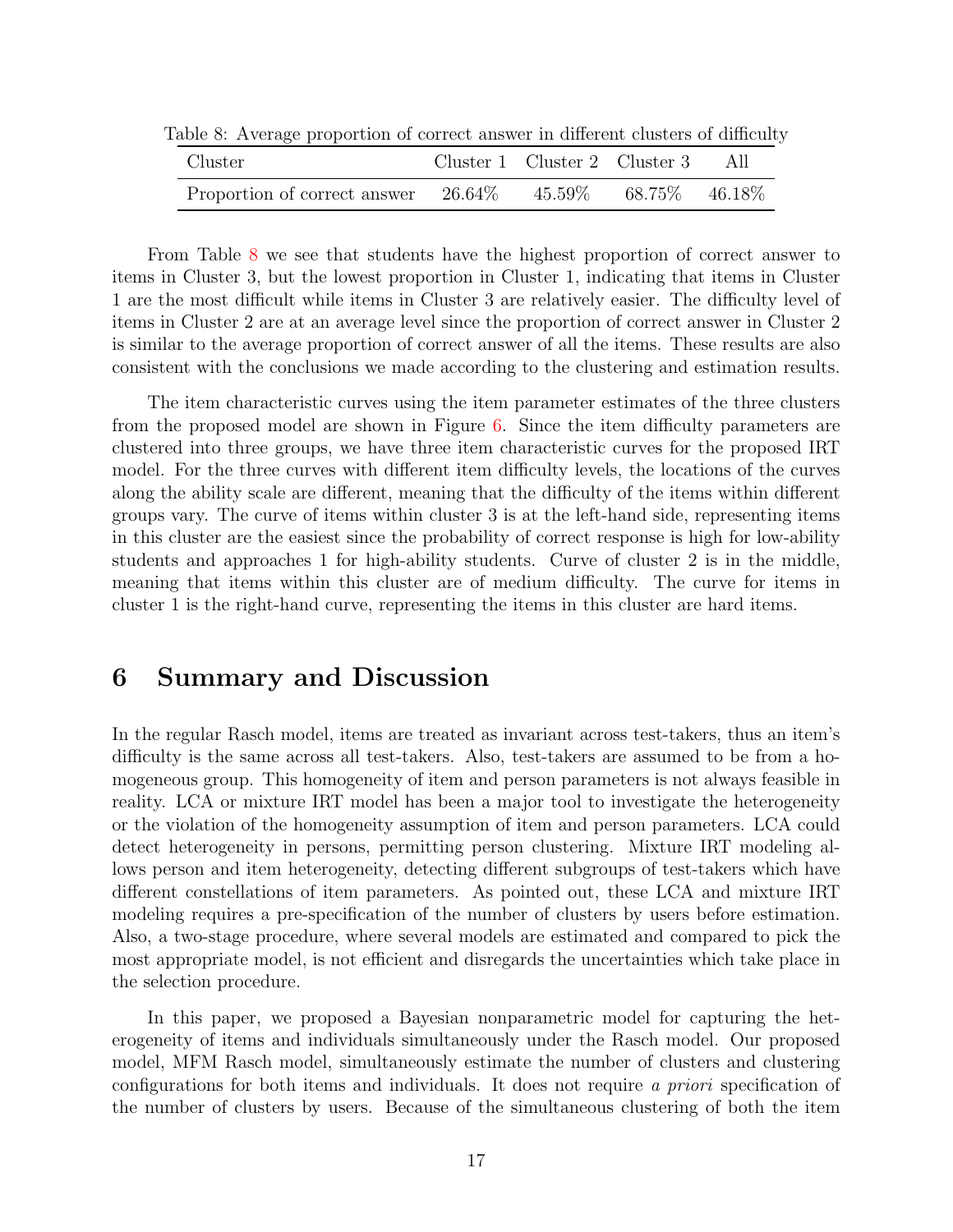

<span id="page-17-0"></span>Figure 6: Item characteristic curves of the hierarchical Rasch model with MFM

and person parameters, it avoids the problem of ignoring the uncertainties in the two-stage procedure used in LA and mixture IRT modeling. A practical side of the MFM Rasch modeling could include situations where users of the model are interested in identifying clusters of items and persons, so that the information of clusters may be used for their assessment purposes. For example, information on item clusters may be useful in the test construction stage and information on person clusters may also be utilized for student-placement purposes or diagnostic purposes.

Our simulation results and real data analysis indicated that the MFM Rasch estimation could achieve both accurate estimation and clustering performance although the scope of the simulation is limited and the real data set may not be the most typical application scenario regarding the sample size and test length. Future endeavor should include more systematic studies through wider scope of simulations (e.g., varying the number of clusters, sample sizes, and test lengths) to provide a complete picture of the performance of the MFM Rasch model. In addition, at least three topics beyond the scope of this paper could be worth further investigation. First, extending the MFM Rasch model into the 2-parameter or 3-parameter item response theory model seems to be an interesting future work. Second, our proposed computing algorithm is based on stick-breaking construction. Incorporating Pólya urn scheme in posterior sample [\(Neal,](#page-19-14) [2000\)](#page-19-14) will speed up the MCMC algorithm. Third, extending the current model to consider auxiliary information of individuals such as previous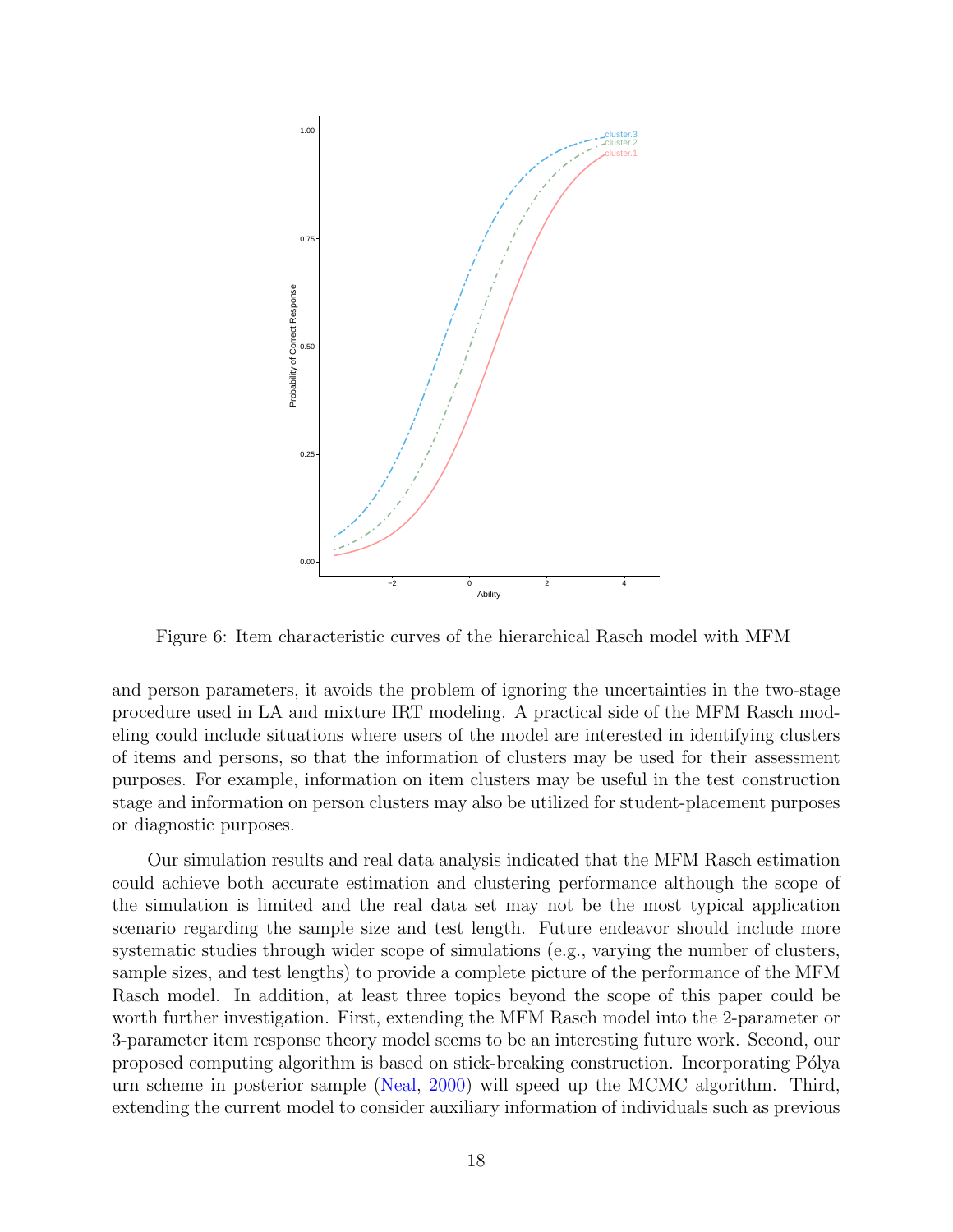exam performance for clustering detection may be pursued in future research.

# References

- <span id="page-18-3"></span>Akaike, H. (1998). Information theory and an extension of the maximum likelihood principle. In Selected papers of hirotugu akaike, pages 199–213. Springer.
- <span id="page-18-4"></span>Bartolucci, F. (2007). A class of multidimensional irt models for testing unidimensionality and clustering items. Psychometrika, 72(2):141.
- <span id="page-18-6"></span>Bartolucci, F., Farcomeni, A., and Scaccia, L. (2017). A nonparametric multidimensional latent class irt model in a bayesian framework. Psychometrika, 82(4):952–978.
- <span id="page-18-12"></span>de Valpine, P., Turek, D., Paciorek, C. J., Anderson-Bergman, C., Lang, D. T., and Bodik, R. (2017). Programming with models: writing statistical algorithms for general model structures with NIMBLE. Journal of Computational and Graphical Statistics, 26(2):403– 413.
- <span id="page-18-7"></span>Ferguson, T. S. (1973). A Bayesian analysis of some nonparametric problems. The Annals of Statistics, 1(2):209–230.
- <span id="page-18-9"></span>Geng, J., Bhattacharya, A., and Pati, D. (2019a). Probabilistic community detection with unknown number of communities. Journal of the American Statistical Association, 114(526):893–905.
- <span id="page-18-10"></span>Geng, J., Shi, W., and Hu, G. (2019b). Bayesian nonparametric nonhomogeneous poisson process with applications to usgs earthquake data. arXiv preprint arXiv:1907.03186.
- <span id="page-18-2"></span>Gnaldi, M., Bacci, S., and Bartolucci, F. (2016). A multilevel finite mixture item response model to cluster examinees and schools. Advances in Data Analysis and Classification,  $10(1):53-70.$
- <span id="page-18-1"></span>Hagenaars, J. A. and McCutcheon, A. L. (2002). Applied latent class analysis. Cambridge University Press.
- <span id="page-18-8"></span>Hu, G., Geng, J., Xue, Y., and Sang, H. (2020). Bayesian spatial homogeneity pursuit of functional data: an application to the us income distribution. *arXiv preprint arXiv:2002.06663*.
- <span id="page-18-13"></span>Ibrahim, J. G., Chen, M.-H., and Sinha, D. (2013). Bayesian survival analysis. Springer Science & Business Media.
- <span id="page-18-11"></span>Ishwaran, H. and James, L. F. (2001). Gibbs sampling methods for stick-breaking priors. Journal of the American Statistical Association, 96(453):161–173.
- <span id="page-18-0"></span>Lazarsfeld, P. F. and Henry, N. W. (1968). Latent structure analysis. Houghton Mifflin Co.
- <span id="page-18-5"></span>Liu, X. (2019). Three Contributions to Latent Variable Modeling. PhD thesis, Columbia University.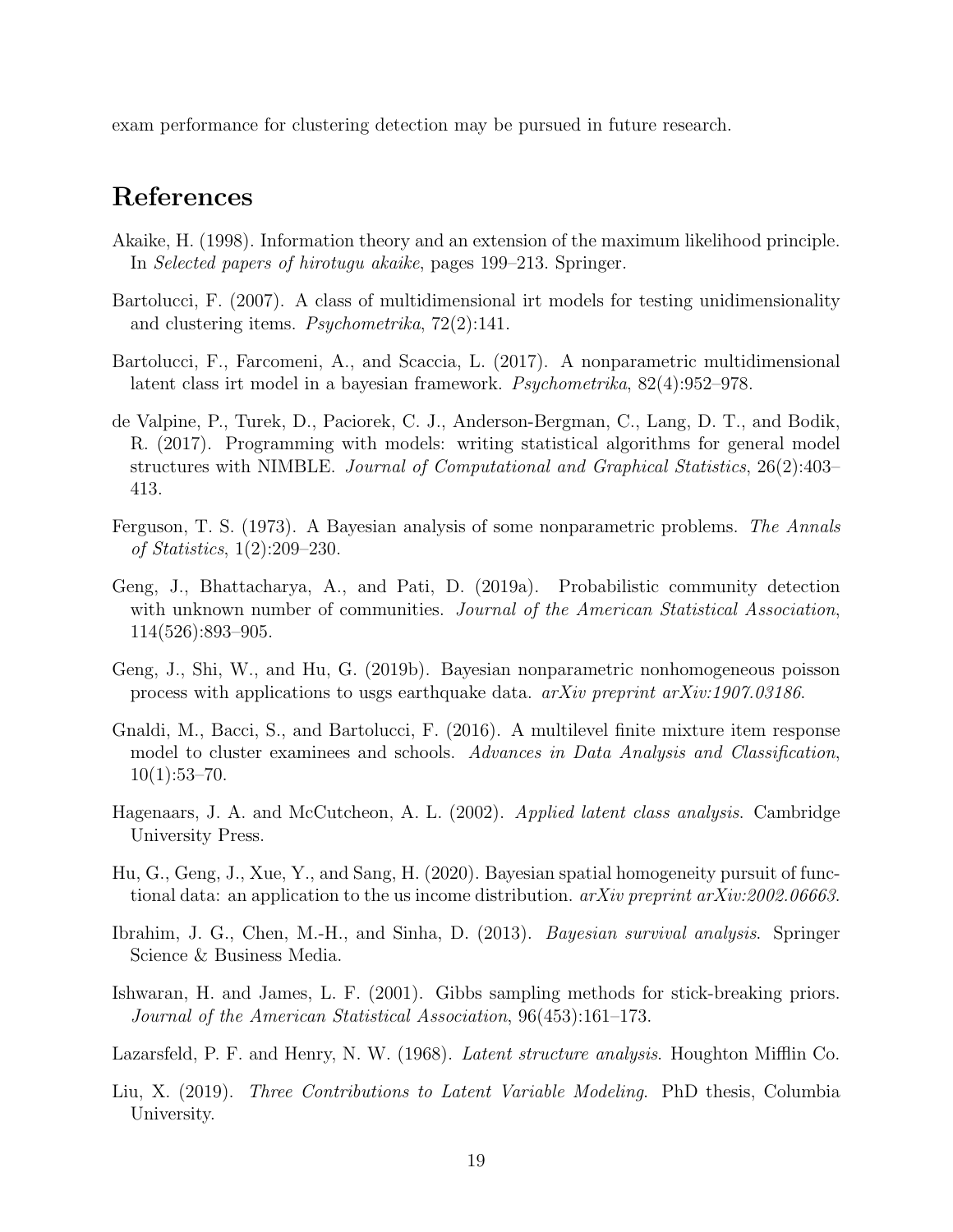- <span id="page-19-13"></span>Liu, Y., Hu, G., Cao, L., Wang, X., and Chen, M.-H. (2019). A comparison of monte carlo methods for computing marginal likelihoods of item response theory models. Journal of the Korean Statistical Society.
- <span id="page-19-8"></span>Lunn, D. J., Thomas, A., Best, N., and Spiegelhalter, D. (2000). Winbugs-a bayesian modelling framework: concepts, structure, and extensibility. Statistics and computing, 10(4):325–337.
- <span id="page-19-12"></span>Ma, Z., Xue, Y., and Hu, G. (2019). Heterogeneous regression models for clusters of spatial dependent data. page arXiv:1907.02212.
- <span id="page-19-4"></span>Miller, J. W. and Harrison, M. T. (2013). A simple example of Dirichlet process mixture inconsistency for the number of components. In Advances in Neural Information Processing Systems, pages 199–206.
- <span id="page-19-5"></span>Miller, J. W. and Harrison, M. T. (2018). Mixture models with a prior on the number of components. Journal of the American Statistical Association, 113(521):340–356.
- <span id="page-19-3"></span>Miyazaki, K. and Hoshino, T. (2009). A Bayesian semiparametric item response model with dirichlet process priors. Psychometrika, 74(3):375–393.
- <span id="page-19-14"></span>Neal, R. M. (2000). Markov chain sampling methods for Dirichlet process mixture models. Journal of Computational and Graphical Statistics, 9(2):249–265.
- <span id="page-19-2"></span>Pan, J.-C. and Huang, G.-H. (2014). Bayesian inferences of latent class models with an unknown number of classes. Psychometrika, 79(4):621–646.
- <span id="page-19-6"></span>Pitman, J. (1995). Exchangeable and partially exchangeable random partitions. *Probability* Theory and Related Fields, 102(2):145–158.
- <span id="page-19-9"></span>Plummer, M. et al. (2003). Jags: A program for analysis of bayesian graphical models using gibbs sampling. In Proceedings of the 3rd international workshop on distributed statistical computing, volume 124, page 10. Vienna, Austria.
- <span id="page-19-7"></span>R Core Team (2013). R: A Language and Environment for Statistical Computing. R Foundation for Statistical Computing, Vienna, Austria.
- <span id="page-19-11"></span>Rand, W. M. (1971). Objective criteria for the evaluation of clustering methods. *Journal of* the American Statistical Association, 66(336):846–850.
- <span id="page-19-0"></span>Rasch, G. (1960/1980). Probabilistic models for some intelligence and attainment tests (ExpandEd Edition 1980). Danish Institute for Education Research, The University of Chicago Press, Chicago: Copenhagen.
- <span id="page-19-10"></span>Robin, X., Turck, N., Hainard, A., Tiberti, N., Lisacek, F., Sanchez, J.-C., and Mller, M. (2011). pROC: an open-source package for r and s+ to analyze and compare roc curves. BMC Bioinformatics, 12(1):77. R package version 0.3.0.
- <span id="page-19-1"></span>Rost, J. (1990). Rasch models in latent classes: An integration of two approaches to item analysis. Applied Psychological Measurement, 14(3):271–282.